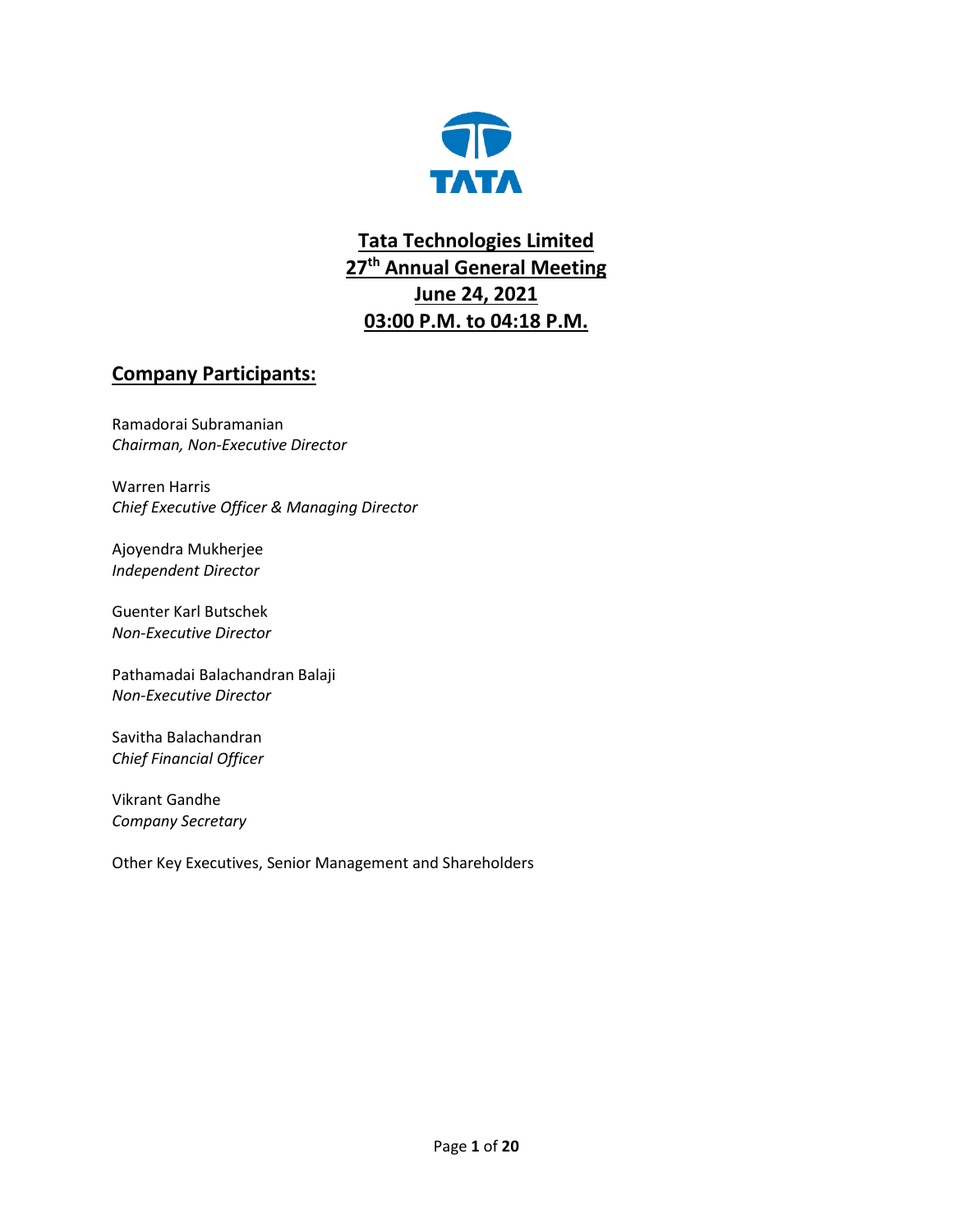- Vikrant Gandhe: Good afternoon, everyone. Chairman Sir, we have the quorum. We can proceed. You are on mute, Sir.
- S. Ramadorai: Yeah, you can proceed. Good afternoon, everyone.
- Vikrant Gandhe: Dear shareholders. Good afternoon. This is Vikrant Gandhe, Company Secretary. I am very pleased to welcome you to the  $27<sup>th</sup>$  Annual General Meeting of Tata Technologies Limited held through video conference. I would like to take you through certain points regarding the participation at this meeting. The facility of joining the AGM through video conference or other audio visual means is being made available for members on first come first served basis. All members who have joined this meeting are by default placed on mute mode by the host to avoid any disturbance arising from background noise and ensure smooth and seamless conduct of the meeting. Once the Q&A session starts, the chairman will announce the name of the shareholders who have registered as speaker shareholder, one by one. The speaker shareholder will thereafter be unmuted by the host. To start speaking, the shareholder is requested to click the video on button. If the shareholder is not able to join through video for any reason, the shareholder can speak through the audio mode. While speaking we would request the speaker to use the earphones so that he is clearly audible, minimize any noise in the background, ensure that WIFI is not connected to any other devices. No other background applications are running and there is proper lighting to have a good video and audio experience. If there is a connectivity problem at the speaker shareholder's end, we would ask the next speaker to join. Once the connectivity improves, the speaker shareholder will be called again to speak once the other shareholders who have registered complete their turn. We would like to request the shareholders to limit their speech to three minutes. During the AGM if a member faces any technical issues, he may contact the NSDL helpline number mentioned in the notice of AGM. Thank you.
- S. Ramadorai: Good afternoon, dear shareholders and a warm welcome to the  $27<sup>th</sup>$  Annual General Meeting of your Company. On behalf of the employees and the Board of Directors of your Company, I thank you for your continued trust, encouragement, and support to the Company and its management. We are all meeting today in the backdrop of the unprecedented health crisis faced by the world, which is having its effects on all aspects of human life including the way we conduct ourselves in the business and our own personal lives. I want to wish you all that you stay safe and stay in good health. The continuing pandemic and the lockdown situation has forced us to have the AGM of your Company via video conferencing this year as well. While it compromises the pleasure of meeting all of you in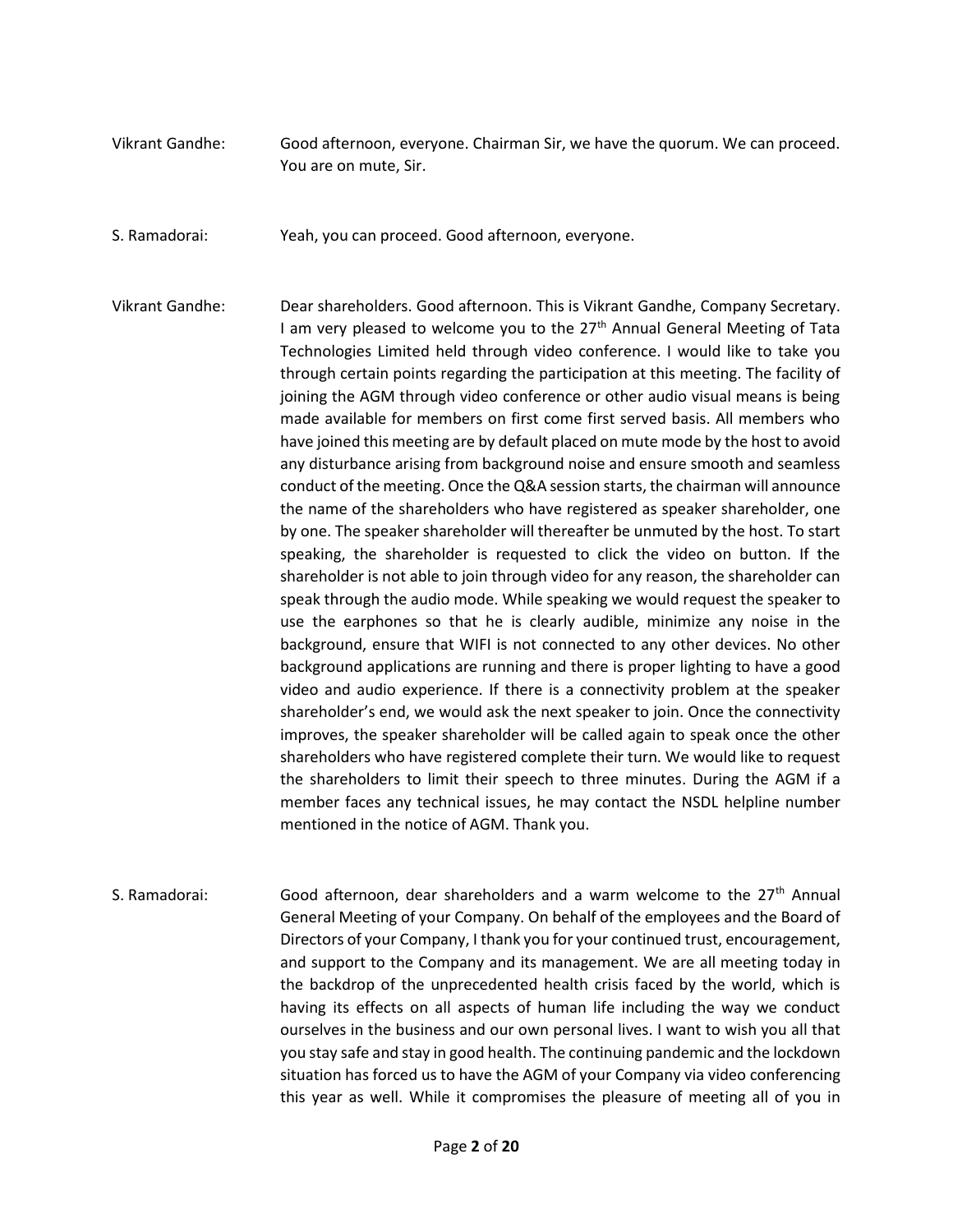person, it does provide an opportunity to the shareholders in far flung areas of the globe to participate in the AGM of your Company. So I want to welcome all the shareholders who are participating for the first time in addition to the current ones. The requisite quorum is present as announced by Vikrant, the Company Secretary and I now call the meeting to order. I do call on the Directors who are on video conference to introduce themselves. May I request Ajoyendra Mukherjee, Independent Director to introduce himself?

Ajoyendra Mukherjee: Good afternoon, everyone. I am Ajoyendra Mukherjee and I am attending this meeting from my residence in Kolkata. I am relatively new to this organization and I am looking forward to the opportunity to contribute towards the growth of this organization and also learn in the process from the vast capabilities and the talent pool that the organization has nurtured over the past years. Thank you very much. I am wishing you all the very best.

S. Ramadorai: Thank you, Ajoyendra Mukherjee. May I request Mr. Guenter Butschek, Non-Executive Director to introduce himself?

Guenter Butschek: Good morning. Good afternoon, everybody. This is Guenter Butschek speaking. I joined today's Tata Technologies AGM from my private residence in Austria. I am the CEO and Managing Director of Tata Motors. I joined this Board approximately two years ago, not only because our own large interest in Tata Technologies and the engineering services and IT services provided to Tata Motors, but because I do believe Tata Technologies has a great potential as far as the overall market, not just in automotive, but also in other industries is concerned and it is with the right capabilities on the start to actually build on the opportunities provided as we expect the COVID lockdowns to ease steadily in the weeks and in the months to come around the globe, so a great pleasure being part of this Board and joining you today to review the status of your Company.

S. Ramadorai: Thank you, Mr. Guenter Butschek. Can I request Mr. Balaji, our Non-Executive Director to introduce himself?

P.B. Balaji: Thank you, Chairman. Good afternoon, all of you. I am Balaji. I am the group CFO of Tata Motors Group. I have been associated with Tata Technologies since the day I joined the Company in 2017 and has been an absolute pleasure and privilege to be serving on this Board. I have been working closely with the management here as we navigated these troubled times and it is nice to see meet all of you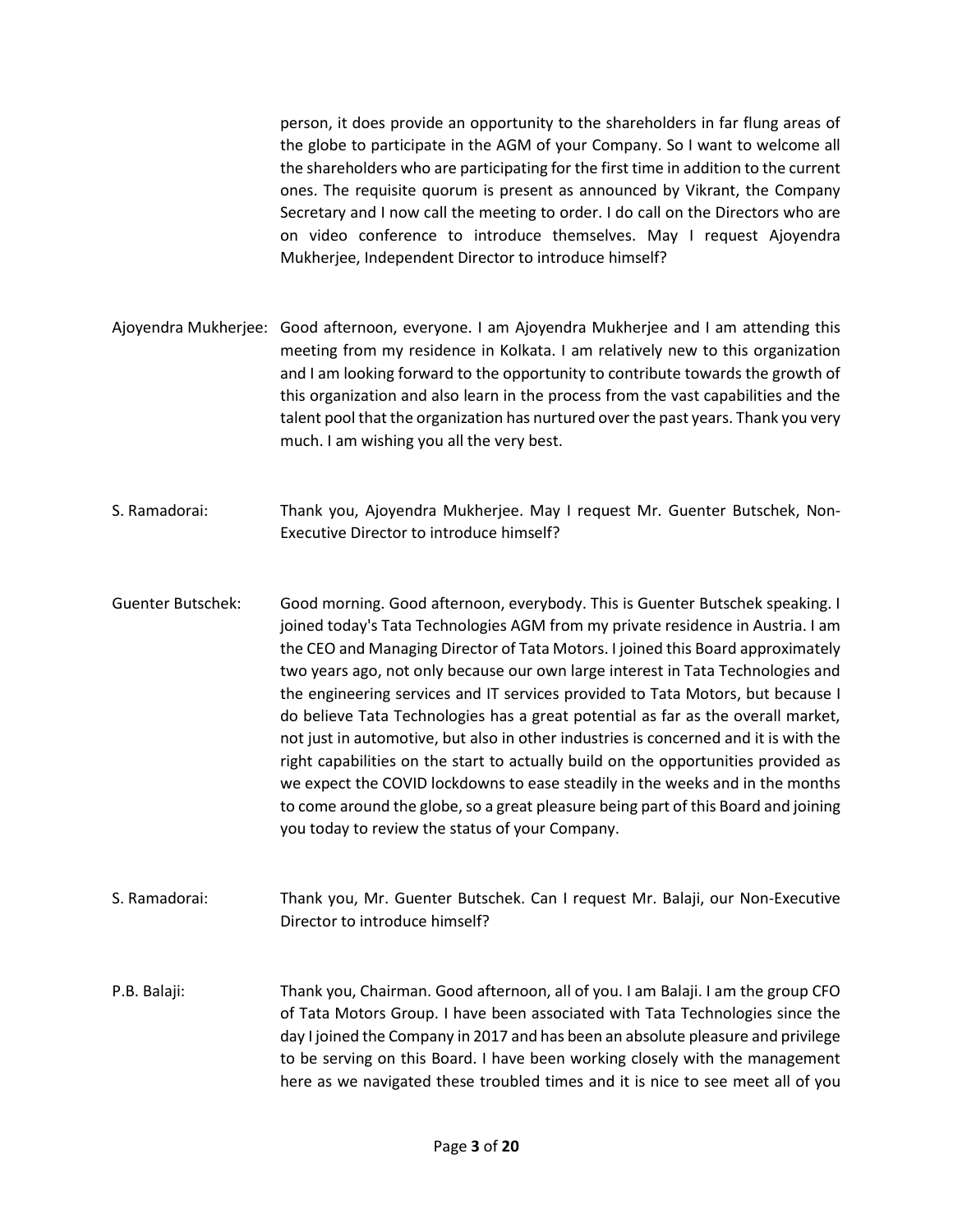and nice to see this Company was now slowly getting back into the groove, so really looking forward to the day today. Thank you, Chairman.

- S. Ramadorai: Thank you, Mr. Balaji. May I request Mr. Warren Harris, CEO and Managing Director to introduce himself?
- Warren Harris: Good morning and good afternoon, everybody and let me extend my very warm welcome to this year's AGM. I am joining the AGM from my residence here in Michigan and I am very grateful to the support of the Board and the shareholders for the understanding and the support that we have received as a leadership team over the over the last 12 months. I am very much looking forward to today's proceedings.
- S. Ramadorai: Thank you, Mr. Warren Harris. The key managerial personnel who are present in today's AGM are Ms. Savitha Balachandran who is the Chief Financial Officer of your Company and Mr. Vikrant Gandhe who is the Company Secretary. Now, the Company has received two Board resolutions from corporate shareholders appointing and authorizing representatives under Section 113 of the Companies Act 2013 in respect of Three Crore Eleven Lakh Twelve Thousand Five Hundred and Ninety Two equity shares, which represent 74.42% of the paid up equity capital. The registers as requested under the Companies Act 2013 and the documents that are required to be kept open in terms of the resolutions provided at the AGM are all open for inspection. Members who have not voted earlier through the remote E-voting can cast their votes in the course of the meeting today through the E-voting facility. Since the notice is already circulated to all the members, I take the notice convening the meeting as read.

Dear shareholders, a very, very warm welcome, good afternoon, good morning, wherever you are, to all of you. I begin this meeting with a very heavy heart as over the last few months, the TTL family has lost some of its dear members who succumbed to COVID-19, our prayers are with the families and friends. As a gesture of solidarity and to help them get through these turbulent times, the Company leadership team and the TTL Board have decided to extend additional financial assistance to the families who suffered losses. This will be over and above the group term policy along with immediate payout of variable pay to families and extended medical cover for core family for the next 10 years. We also introduced a COVID Relief Fund where the employees can contribute to support the impacted families. I would like to take this opportunity and this moment to thank you all for your continued trust in the Company and for being a relentless source of motivation and support for the management. Your patronage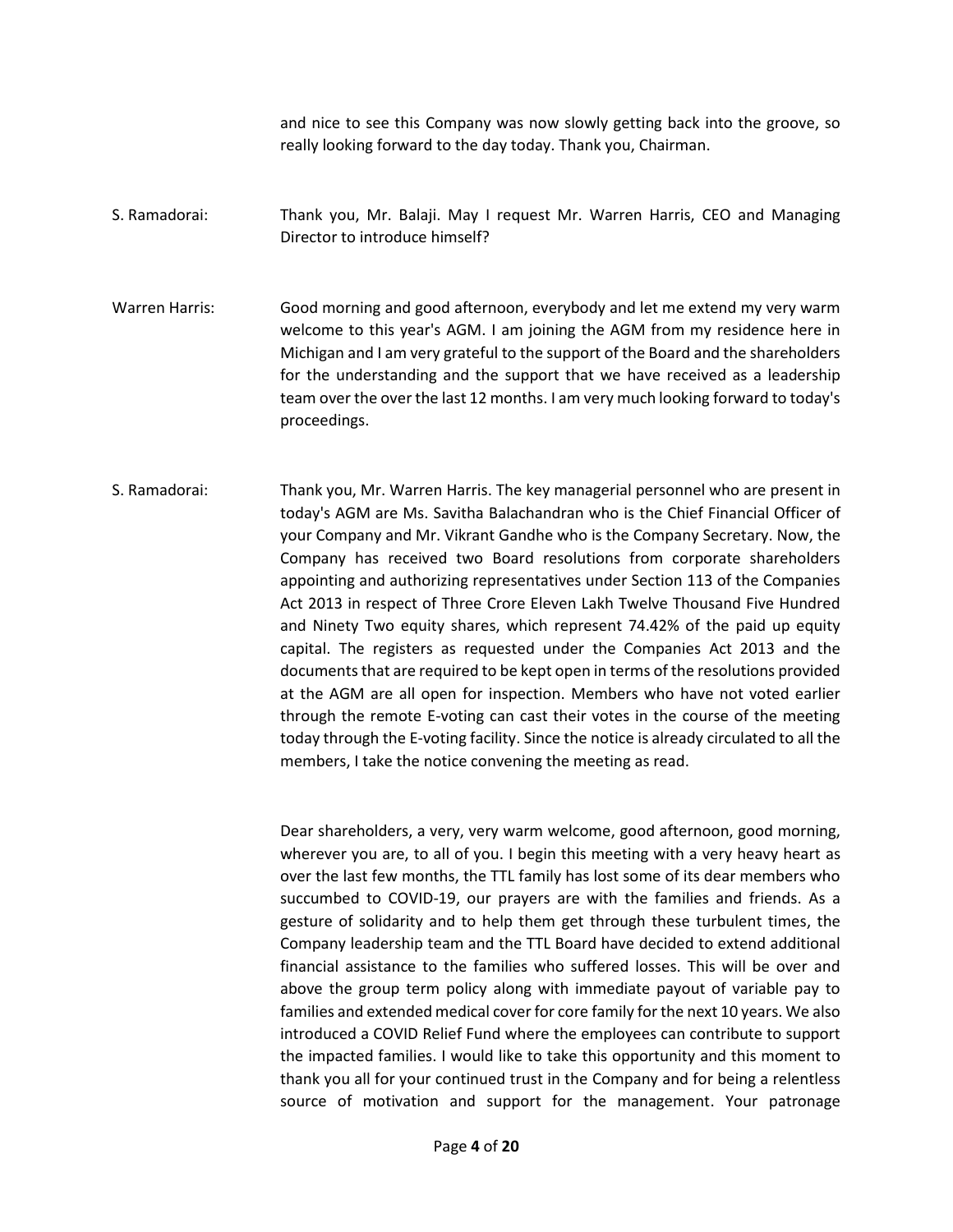strengthens our resolve and reinforces our commitment to engineer a better world. This meeting is an opportunity to stay focused on our vision and take inspiration from a future of possibilities. Technological advances will continue to be the key agents of change as we move into a post-pandemic world and will define the way we work, interact and live. In the last two decades, the world has witnessed a tremendous pace of technological innovation in all fields, from advanced computing and artificial intelligence to biotechnology and nanotechnology to big data and analytics. In this decade, these technologies along with other futuristic technologies such as additive manufacturing, augmented reality, virtual reality, Internet of things, spatial computing, deep learning and synthetic biology will provide us with the means to solve some of the most pressing global challenges and help us progress towards building a more inclusive and a sustainable world. For instance, in medical healthcare, medical devices called microneedles hold the potential for timely reach on vaccines across the globe. Telemedicine is already making healthcare accessible to the underserved and virtual and 3D printing organs are changing the dynamics of diagnosis and organ transplantation. In agriculture, synthetic biology tools are being used to engineer soil bacteria that can end our dependence on synthetic fertilizers. As part of climate action, newer innovations are being made to increase our production of clean energy, the list of possibilities, as I mentioned, is endless. In a post-pandemic world, public health and environment sustainability need to be repositioned as investments, not just cost so that we can build a strong and resilient economy that can withstand future disruptions. We must recognize that handling of any global problem will require global collaboration, evidence based decision making an extensive and ethical use of technologies. We at Tata Technologies provide our customers with a converging environment where they can leverage the emerging digital technologies to achieve growth and innovation for their physical products, optimize operations and increase efficiency. The importance of this convergence has increased manifold with the accelerated adoption of digital technologies in the past one year. The digitalization of manufacturing will fundamentally change, how products are designed, fabricated, used, operated and serviced post-sales as more businesses consider to de-risk their businesses and optimize their business processes. The unification of digital technologies with manufacturing processes promises to recast the landscape of the global manufacturing market. Our deep domain knowledge of the manufacturing industry with our global footprint of 7,900 innovators will continue to serve as the foundation of generating sustainable value for our clients. Our investments in advanced digital capabilities to complement our traditional strength and mechanical engineering have begun to yield good results as seen in some of the recent deal wins, such as GKN for Automotive and E Power Train, connected vehicle solutions from Godrej, and new wins in Southeast Asia. And then to the larger growth perspective, the automotive sector will continue to play a critical role in the future of your Company. If we look at the future trends, the entire way people and goods travel is changing and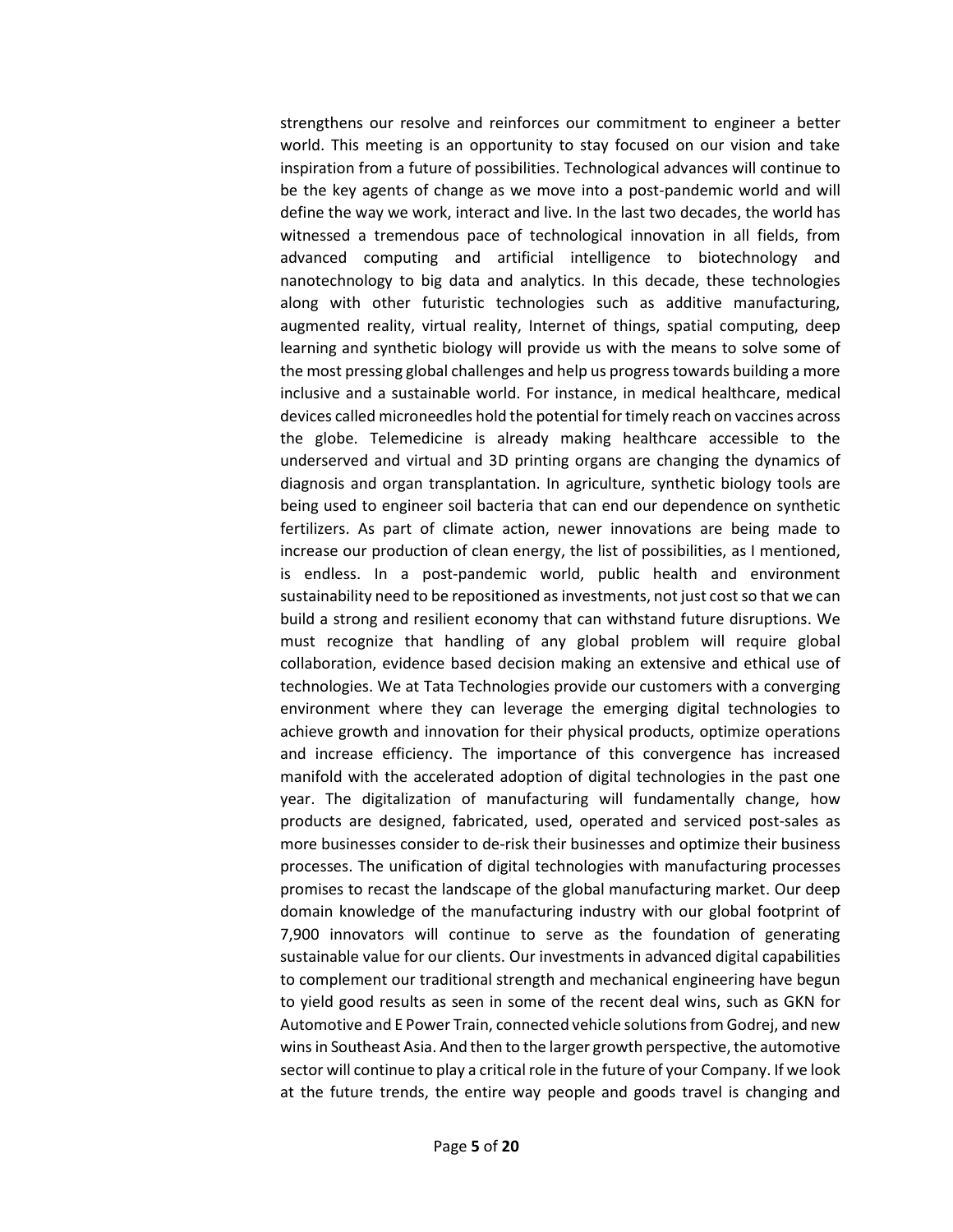creating a new ecosystem of mobility, longstanding industry dynamics are being upended with new mobility mode, smart materials, carbon footprint reduction and shared consumption models. This provides impetus for the automotive players to adopt digital technologies and transform their core processes to achieve speed, efficiency and cost effectiveness. According to estimates, the digital vertical of the automotive sector is projected to grow from its present value of US \$24 billion to US \$32 billion by 2023. The Company with its deep domain and knowledge of product engineering and manufacturing is strongly placed to benefit from these seismic shifts. The setting up of the 12,650 square feet global E-mobility Software Engineering Center in Bengaluru in collaboration with GKN Automotive has been a major progression in this regard. As the future of mobility is being reimagined, there will be accelerated investment in autonomous driving connected cars, electrified vehicles, and shared mobility. Policies and communication strategies are to be redefined to cater to the changing consumer behavior in a digital first world. Today, more than 80% of car buyers use online sources to buy the car instead of visiting a brick and mortar dealership. The European Union has proposed raising carbon dioxide targets from 40% to 55% in 2030 and similar regulations are being considered across the world to bring down the global carbon footprint. This makes technology outsourcing and partnerships, an increasingly important strategic consideration for most mobility companies creating major marketing opportunities for your Company. The aerospace industry is another one with substantial potential. Companies are looking for digital solutions to enable virtual engineering and validation processes through distributed global collaboration networks. They are also leveraging data analytics and automation to optimize their operating models. According to a report by McKinsey, aerospace and defense industry can unlock more than \$20 billion in potential value through the adoption of industry 4.0 Technologies. Your Company has longstanding capabilities in providing valuable and compelling value to the sector. Original Equipment Manufacturers and industrial machinery is another sector that holds potential. According to a research report, industrial machinery manufacturers across the globe will invest more than US \$100 billion in the next three years in building smart factories and integrated digital supply chain networks. The eVMP, electric vehicle modular program developed by your Company has been a pioneering and proprietary E-mobility offering in this area that is fast gaining traction among the new age Auto OEMs to meet their clean energy goals. An emerging area of immense opportunity is the education sector with the shift to online learning, people are looking for more engaging, flexible and personalized models of learning. Your Company has curated and developed self-paced courses on mechanical design and product lifecycle management that are being offered through the E learning platform which is called iGETIT. The Company has also signed a memorandum of understanding with the government of Karnataka to upgrade and modernize 150 government owned industrial training institutes, ITIs as they are called, across the state of Karnataka. Now touching briefly on the financial performance, looking at our financial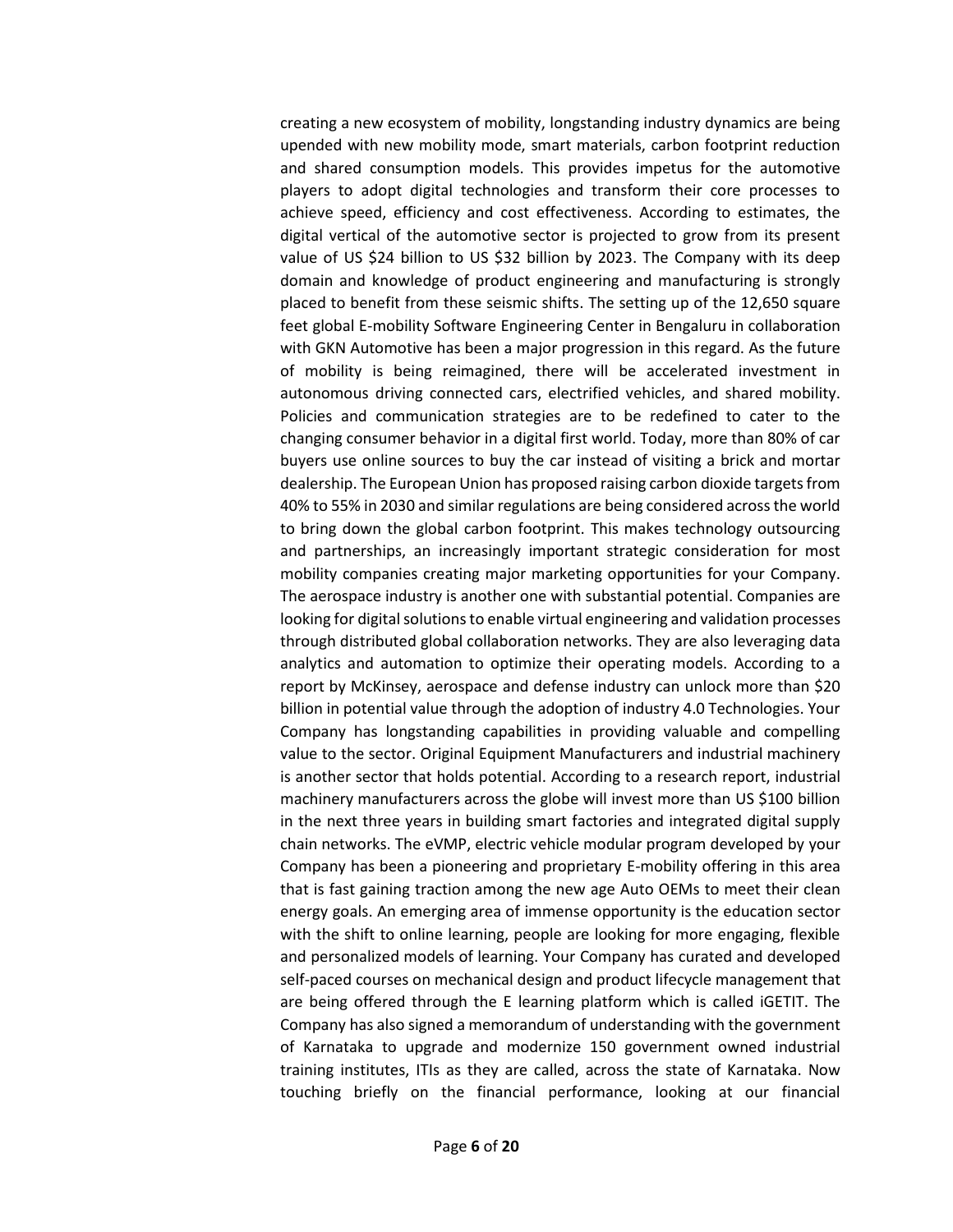performance, our compelling capabilities have enabled us to win 9 large multimillion dollars deals during 2021 financial year. Revenue from operations was at 2381 crores, a decrease of 16.5% impacted by the overall slowdown in the auto industry. The services revenue reduced by 18.2% due to completion of some large services projects in Europe and a decline in revenue from China. Operating margins came at 16.2% for the year FY 21 compared to 15.9% in the year FY 20 while reported profit after tax was 239 crores, a decline of 4.9% which is an improvement in terms of the decline. The cash and cash equivalents grew substantially from 451 crores in March 2020 to 1530 crores in March 2021. Your Company continues to be debt free on a consolidated basis. The extraordinary moment of digital adoption is reflected in the revenue share of the digital enterprise business, accounting for 31% of the service business and an improvement of 500 basis points from the last year. Tata Technologies was recognized as the global leader in automotive and aerospace engineering and R&D by Zinnov and as a global Company of the year 2020 by Frost and Sullivan. Coming to the Corporate Social Responsibility, amidst our focus on business continuity, it needs to be mentioned that we have stayed true to the Tata ethos and continue to fulfill our obligations towards our employees or partners and the communities in which we have a presence. The safety and health of our employees has remained a paramount goal throughout several forms of assistance such as COVID Response Teams, and employee assistance programs are set up to provide support to our employees, and of course, their families. Community welfare initiatives are undertaken to provide interim relief to affected communities through distribution of cooked meals, grocery kits, and PPE kits. We also partnered with Tata Motors to build and assemble ventilators for Indian healthcare providers. As part of the long term impact initiatives, your Company remains committed to the vision of co-creating sustainable value by leveraging its engineering and technology know how. Our flagship and award winning ready engineer program celebrates tenth year, and it has improved employability of more than 20,800 engineers and empowered more than 300 Women Engineers. They continue to promote STEM education through the STEM tinkering lab projects and have launched a national program leveraging digital platforms in partnership with the Tata Trust, IISER and DST that will encourage STEM based learning and create 400 master trainers and over 15,000 teachers. Coming to strategy, the recognition of your Company as an emerging industry leader in 2020 by the Tata Business Excellence model assessment that covers key aspects such as leadership, customer centricity, information system, people and operations and financial profile, reaffirm the effectiveness of the Company's strategy initiatives. For this year, our strategic choices will include consolidation of leadership in the automotive space, diversification to mine opportunities in aerospace, industrial heavy machinery and medical equipment, and monetization of our unique proposition in the education space. Additionally, it is important to emphasize that we are committed to the growth and well-being of our employees and investment in the areas of skills and competency management that will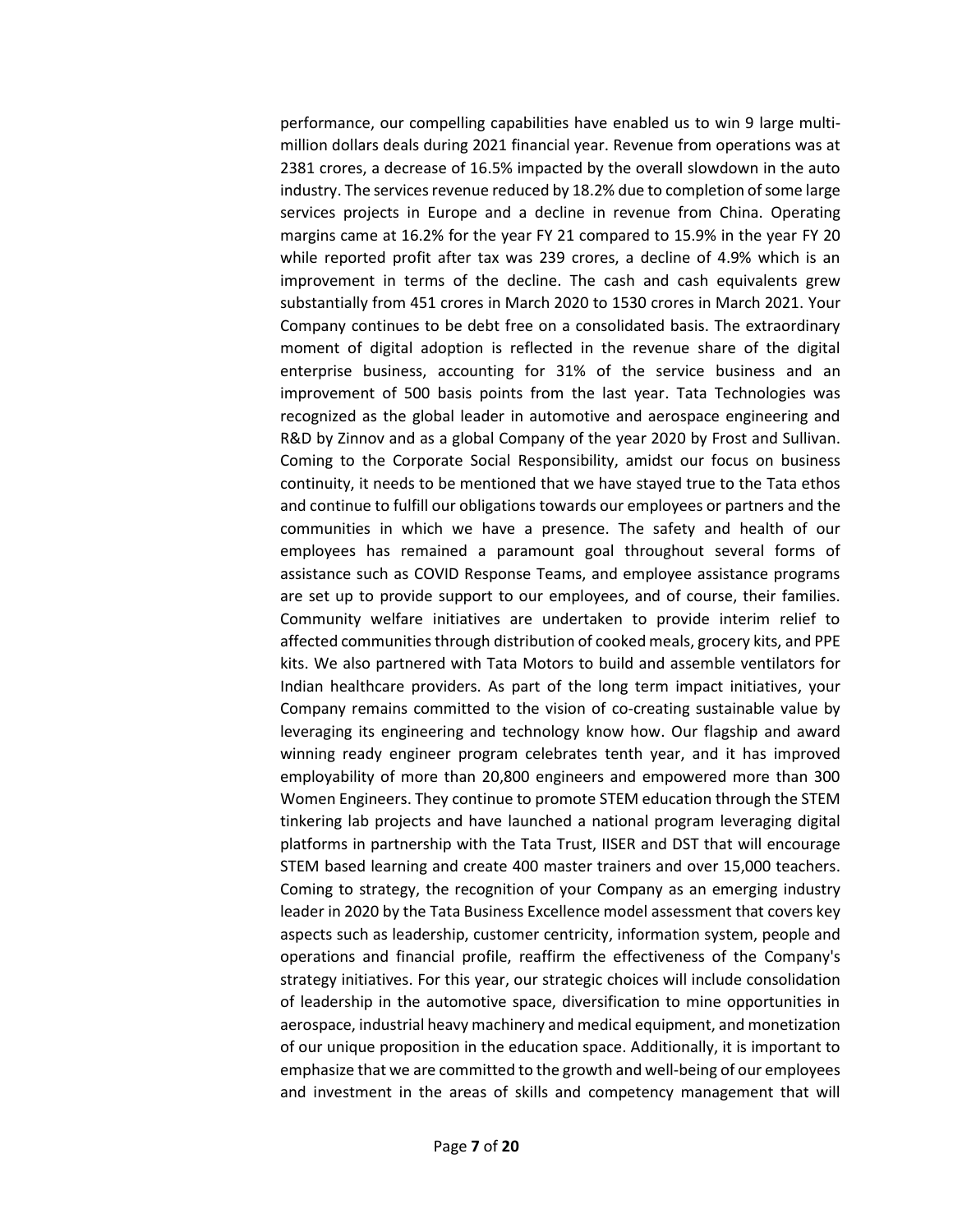continue to be a priority for the leadership. The Company is crafting a skilling program under the banner of TTL Technical University in 2022, financial year 2022, to ensure that the talent pool of the organization remains continuously future ready. TTL believes that only with individual well-being, a developer can we make collective progress. We are also investing in select R&D projects to enhance our capabilities in IOT, AI and machine learning, about robotic process automation and digital twin and autonomous driving solutions. Finally, and most importantly, I am humbled by the extraordinary commitment, professionalism, and hard work exhibited by our employees during this crisis, sometimes while braving personal hardships. This remarkable can do attitude underscores the strength of our winning culture. I would like to thank all the employees of Tata Technologies around the world for their dedication and commitment to our clients and our business. I am confident that our strategic plans to strengthen our capabilities and improve our customer engagement while de-risking our business and improve the momentum of growth will create value for all stakeholders. I may close the speech by congratulating Ms. Falguni Nayar and Mr. Rakesh Makhija for the successful completion of their second term as Independent Director that ended on the 29<sup>th</sup> of March 2021. Please join me in thanking them both for their invaluable contribution and that has guided and helped our Company in its value creation journey, both having served as Independent Directors of the Company for six years, as they cease to be Directors of the Company, we offer them our heartfelt thanks and wish them well in their future endeavors. With increasing coverage of vaccination and continued exercise of safeguards, I am certain of the opportunity and pleasure of meeting all of you in person again soon. I urge that we all do our bit and continue to take the advised precautions and remain vigilant as we collectively help to flatten the curve. Thank you, stay safe and stay healthy.

Since there is no observation, qualification or comment by the statutory auditors in the report on financial transaction or matters which have adverse effect on the functioning of the Company, the auditor's report does not require to be read. May I now request, Mr. Warren Harris to make his presentation. Thank you.

Warren Harris: Thank you, Mr. Chairman and, once again, welcome to everybody to this year's Annual General Meeting. I would like to extend a very special welcome to Mr. Mukherjee, who is attending as he referenced before, his first Annual General Meeting of Tata Technologies and once again, I would like to extend my thanks to the Chairman and to the remaining Directors for the support that I and the leadership team of Tata Technologies have received over the last 12 months. Over the next 20 minutes, I want to touch on a number of topics that the Chairman referenced in his speech. I want to embellish and provide some context in terms of our response to COVID-19. I want to talk a little bit about our performance in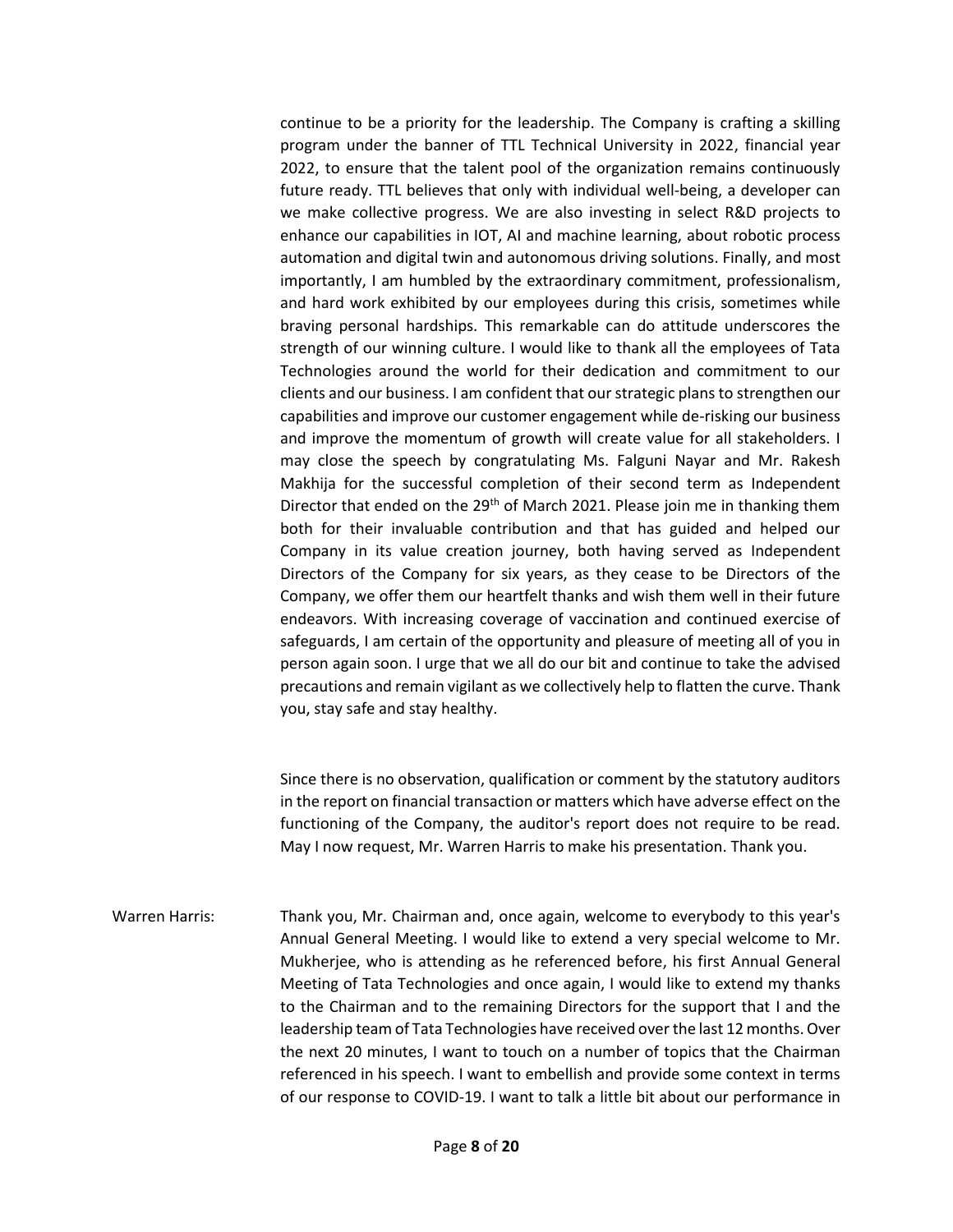FY21 not just our financial performance, but our performance with our customers, and again, touch on some of the industry awards that we received. I want to highlight and celebrate with you that despite the constraints of COVID-19, we continue to give back to the communities in which we have a presence and I will conclude with some of the focused agenda topics that we are taking into FY22 when we are prioritizing for the upcoming 12 months. And we start, however, with some comments about COVID-19, the Chairman has already referenced the impact that this has had on our Company, but 12 months ago at last year's AGM, I touched on the initial impact of COVID. I talked to you about the economic impact of COVID. I touched on the impact that this has had on the manufacturing sector and the industry verticals that we support and I of course touched on the work that we had undertaken to protect the health and the wellbeing of our employees. At that time, little did we know that despite the availability of the vaccine, we would still for the most part be working remotely and from home, that travel would still be restricted and the healthcare challenge continues to dominate the agenda of politicians and governments around the world. At the beginning of June, the World Health Organization confirmed that there were over 175 million cases of COVID-19 that had been recorded in the last 12 months and almost 4 million people had lost their lives to this insidious virus. As the Chairman said, your Company has not been immune to the impact of COVID-19, almost 10% of our employees in the last 12 months have been infected by the virus and very regrettably, we have lost 13 of our colleagues that whilst we will never be able to assuage the impact and the effect that had on our teams, and specifically the families that have been impacted, I am incredibly proud of the response that your organization has mobilized. We have a dedicated COVID-19 response team that has been led by our CHRO Mr. Anupal Banerjee and the Chairman touched on some of the actions that we have undertaken to provide support where it is needed. I am also incredibly grateful for the support that we received from Tata Motors and also from Tata Sons that has led the response to COVID from the outset. It is during difficult times like this, that I think that we are all reminded of what a special organization that we are a part of. As far as the economic impact of COVID is concerned, outside of travel and hospitality, the manufacturing industry has perhaps been impacted greater than any other industry sector. At the beginning of our last fiscal year when we were unsure as to how the pandemic was going to play out, many of our customers in the automotive, aerospace and industrial heavy machinery sectors, they shuttered manufacturing facilities, dealerships and sales units were closed and most of our customers took fairly aggressive cost cutting actions to align cost and revenue and protect their own viability. We were impacted by that. In the first quarter of last year, our revenues, at an aggregate level, dropped by 35%. Our largest customer Jaguar Land Rover, our revenues have volume dropped by 50% in the first quarter and Tata Motors by 33% and organizations like McLaren, the supercar Company that is based in the UK, they essentially went into hibernation. We had done \$10 million of business with McLaren in FY20 and they basically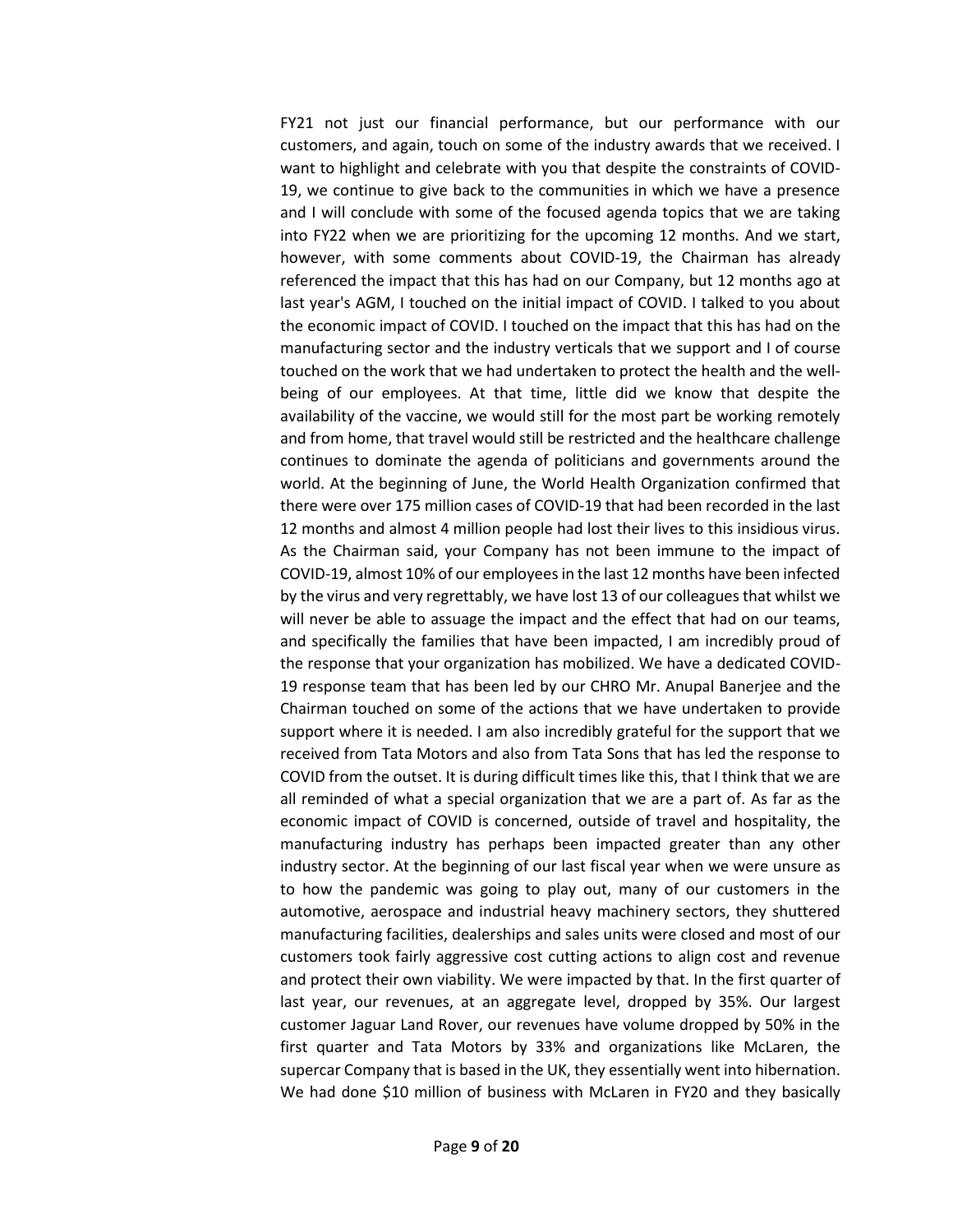shuttered their operations at the beginning of the last fiscal year and only now starting to come out and begin investments in new products. Our response to that was both immediate and effective. Our first priority was to focus upon the duty of care that we have to our employees and in the first quarter of last year, we moved almost 8,000 people from our facilities around the world to effectively and seamlessly work from home, that we also took cost cutting measures ourselves in the first quarter as a result in the drop of volume, we took US \$17.3 million of operating expense out of our cost base and just to give you an understanding of what that means, that is 25% of our cost base, a remarkable achievement in a 90-day period. But somewhat counter intuitively, what we also did was we saw the crisis and the pandemic, as somewhat of an opportunity, an opportunity for us to demonstrate to our customers, our commitment, not just during good times, but during difficult times. We doubled down on our top tier customer relationships and demonstrated our support for them at a time of their greatest challenge. We also, despite the cost pressures that we were under, we also invested in new platforms and new lines of service that were aligned with what we considered to be the opportunity that the market presented as and when the industries that we support, started to come out of the initial reaction to the COVID pandemic. The response from our customer base has been very, very positive, as attested by the fact that in October of last year, we undertook our Annual Net Promoter Survey with all of our customers, and we scored an aggregate score of 55, which in the context of professional services, is deemed to be world class. True testament, again, of the commitment that we show our customers during very difficult times. The financial impact of the actions that we undertook can be seen in the progress that your organization has made during the quarters that followed the initial impact of COVID that was most material in the first 3 months of last fiscal year. From a top line perspective, we added \$16 million of growth in Q2, we added \$7 million of growth in Q3, and another \$3 million of growth in Q4 and we started the year with an operating margin of 9% and we scaled that to 20% in Q4 and at an aggregate level our margins of 16.3% compare with the 16.5% that we recorded in FY20, so despite the challenges, progress that we have made over the last 12 months, certainly signals that we are taking a great deal of momentum into the new fiscal year. The Chairman touched on the focus that we have had on cash, we have had a very disciplined focus on collections, and ensured that we protect our cash position. We have added to our cash reserves in each of the quarters last year despite the drop in volume and in the fourth quarter, we received an advance from the government of Karnataka and so we had a spike in our cash position and I will talk about the importance of the deal with the government of Karnataka in subsequent slides. Let me add a few more comments in terms of the financial performance. As the Chairman positioned, our revenues came in at 3,381 crore rupees last year, that is a drop of 16.5% on the total year, but that cannot be compared with the 33% drop that we saw in the first quarter. So again, a real testament to the improvement that we saw in Q2, Q3 and Q4. Operating profit came in at 386 and as was positioned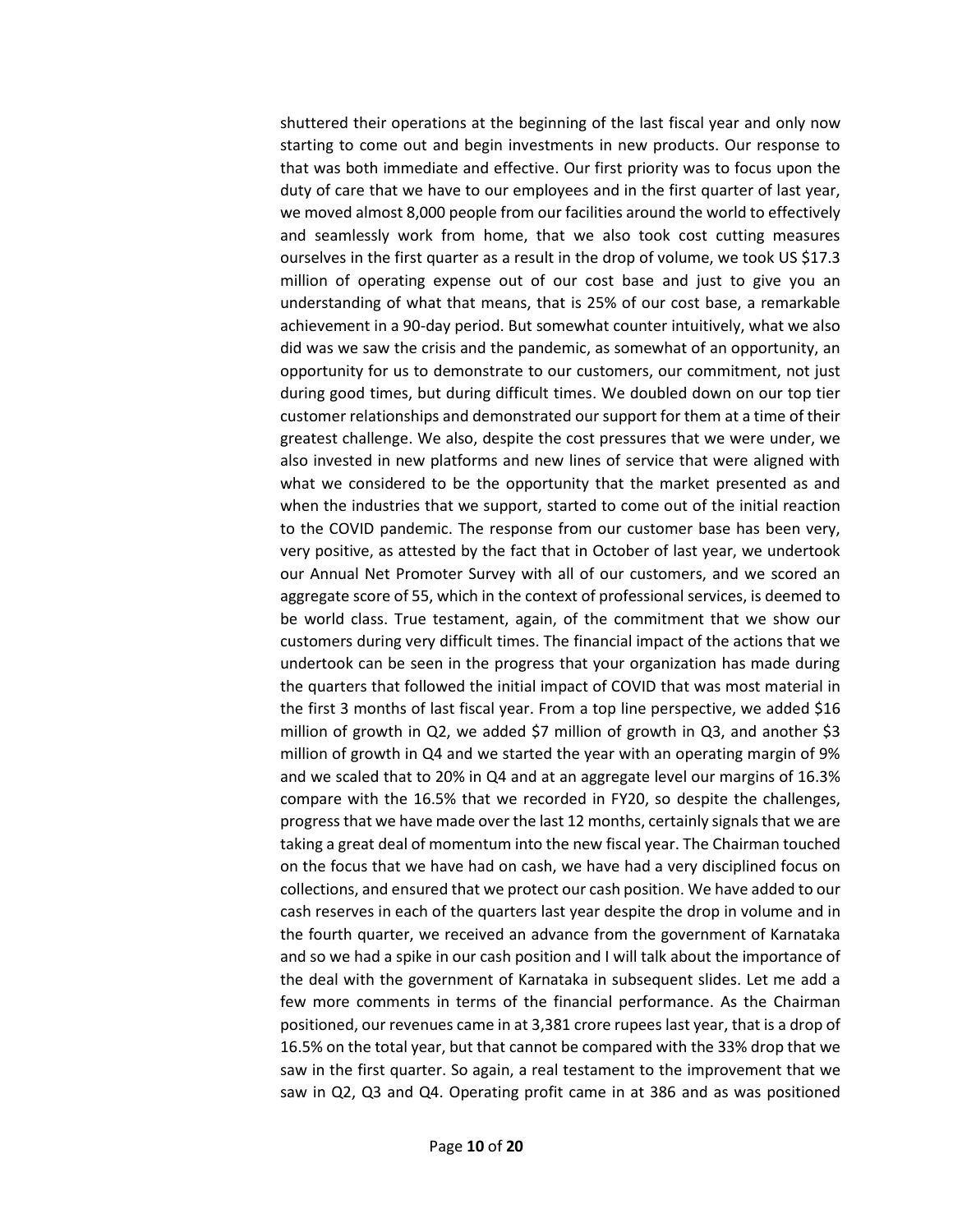before, the 16.2% compares favorably with the margins that we were able to record in the previous year, again a testament to the work that was done to not only improve the top line, but to drive cost and pro measures in almost every sector of our business. From the perspective of the regional performance, Jaguar Land Rover, our number one client, dropped by 28%, but as I said before, we saw a 50% drop in volume in the first quarter, so certainly improvement in Q2, Q3, and Q4 and similarly, Tata Motors 33% drop in the first quarter and we were able to recover that to a 24% drop in the full year and in both of those accounts, again, we are taking momentum into the new year. Outside of JLR in Europe, the drop can be largely attributed to the fact that our business at McLaren was basically put on hold, outside of that, the decline that we saw in the first quarter was largely made up by the growth that we had in subsequent quarters which was exactly the same in Asia Pacific. We had a significant drop as the Chairman referenced in China at the beginning of the year. But we have seen material improvement in the momentum that we have established there and we are starting now to see the ongoing contribution for the success that we have been driving in the education business specifically in India. In North America, the decline can largely be attributed to low margin, tactical staffing business. North America has been a real success for us over the last 12 months, we have affected a rebalance in terms of the business mix and as a result of that and cost controls, we have seen significant improvement in terms of margins and profitability, again, despite the fact that our technical staffing business is taking somewhat a hit. The Chairman referenced the work that we have done in and around the rebalancing of our portfolio. Now one of the success stories for Tata Technologies over the last 12 months is the work that we have done in and around launching digital platforms and digital lines of service. We have scaled our digital contribution from 28%, to over 30% in FY21 and we expect to continue that momentum in FY22. Over 60% of the new deals that we secured in the second half of last year were digital deals and we certainly expect to be able to scale our digital contribution to our services mix to almost 40% in FY 22. From the perspective of achievements, we were very gratified last year to be reconfirmed as the number one engineering service provider in automotive in India for the second year running. To the Chairman's comments, we expect the automotive industry to represent a considerable amount of opportunity in the coming years, so the fact that we have been endorsed and acknowledged as the leading provider in that space is very exciting for our Company. The work that we have done in digital was acknowledged by Frost and Sullivan. Again, Frost and Sullivan studied the market, they studied the work that we have done in and around our reset proposition, the investment that we have made in digital platforms, the investment that we have made in digital lines of service, and they confirmed us as their digital Company of the year in 2020. Again, a great testament to the validity of the work that we are doing in that area. As the chairman also pointed out, we were endorsed by the Tata Group as an emerging industry leader. This is very gratifying for us as an organization because it is a real testament to the rigor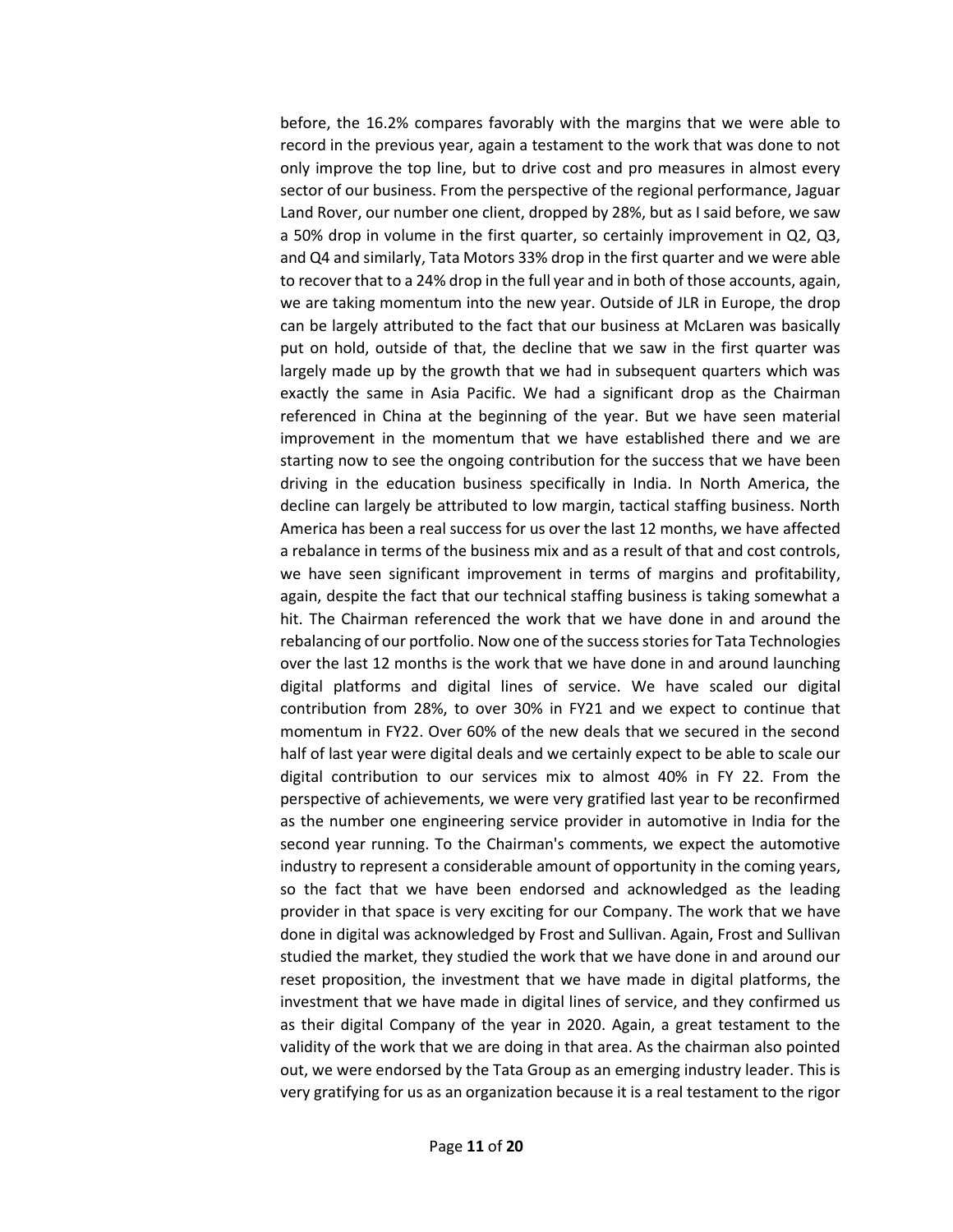and discipline that we have interjected into our systems and processes and it is a real testament, I think, to the way in which we are running the Company today. Whilst we are always gratified and quite excited to receive industry endorsements, the real test of our progress, that can be extended by our customers to us and I am delighted to share with the shareholders that in the last six months of our fiscal year, we had the best deal signing period in our history. We closed a number of multi-million-dollar multi-year deals with high profile progressive manufacturing companies. An example of that is the award that we received at the end of FY21 from a Southeast Asian OEM. We have been given the opportunity to develop on their behalf, in a turnkey way, two battery electric vehicles, an A segment and a B segment vehicle. What is also exciting about this particular opportunity, and again, the Chairman cited this in his remarks, these vehicles will be built upon our proprietary digital electric vehicle modular platform, something that we are very, very excited about. We launched this platform at the Shanghai Auto Show in 2018. We have refined it over the last couple of years through our experience that we have capitalized in working with companies like Neo and Rivian and to have that platform now endorsed by a very well capitalized and progressive OEM is again something that not only we are excited about, but it augurs well for our prospects and our ambitions as the automotive industry moves to support increasing amounts of electrification. We touched on previously the success of the work that we have done in education. We have been investing in an education proposition for many years, but to receive in November, an endorsement from the Government of Karnataka, a deal that is sized at 556 crore rupees, It's a 10 year deal, but the majority of this particular deal will be discharged in the next 12 months and we will have the opportunity not only to refurbish 150 ITIs, but we will have to build content that is aligned with the requirements of the manufacturing industry as it moves towards autonomous connected electrification and shared. We have also received the award of a \$23 million deal with a top tier automotive tier one. This is to help them consolidate their product development technology infrastructure. This is a deal with Marelli. Marelli is a Company that has been formed through the combination of Magneti Marelli and Calsonic Kansei and Tata technologies has been given the opportunity to help them reset their technology stack as far as product development is concerned and to roll that out globally for all their business units. One of the things that is incredibly gratifying about this particular deal is that we won this in the face of very, very stiff competition from very large systems integrators, and it is a real testament again, to the ongoing work that we have done in PLM and in the digital thread arenas, and we have also worked in conjunction with TCS on this particular deal and one of the things that we have made a great deal of progress on in the last 12 months is partnerships with not just group companies, but with technology partners that are complimentary in terms of our value proposition, but are jointly committed individual success. In addition to being very proud of the work that we have done with our customers, I continue to be incredibly humbled and very proud of the work that we are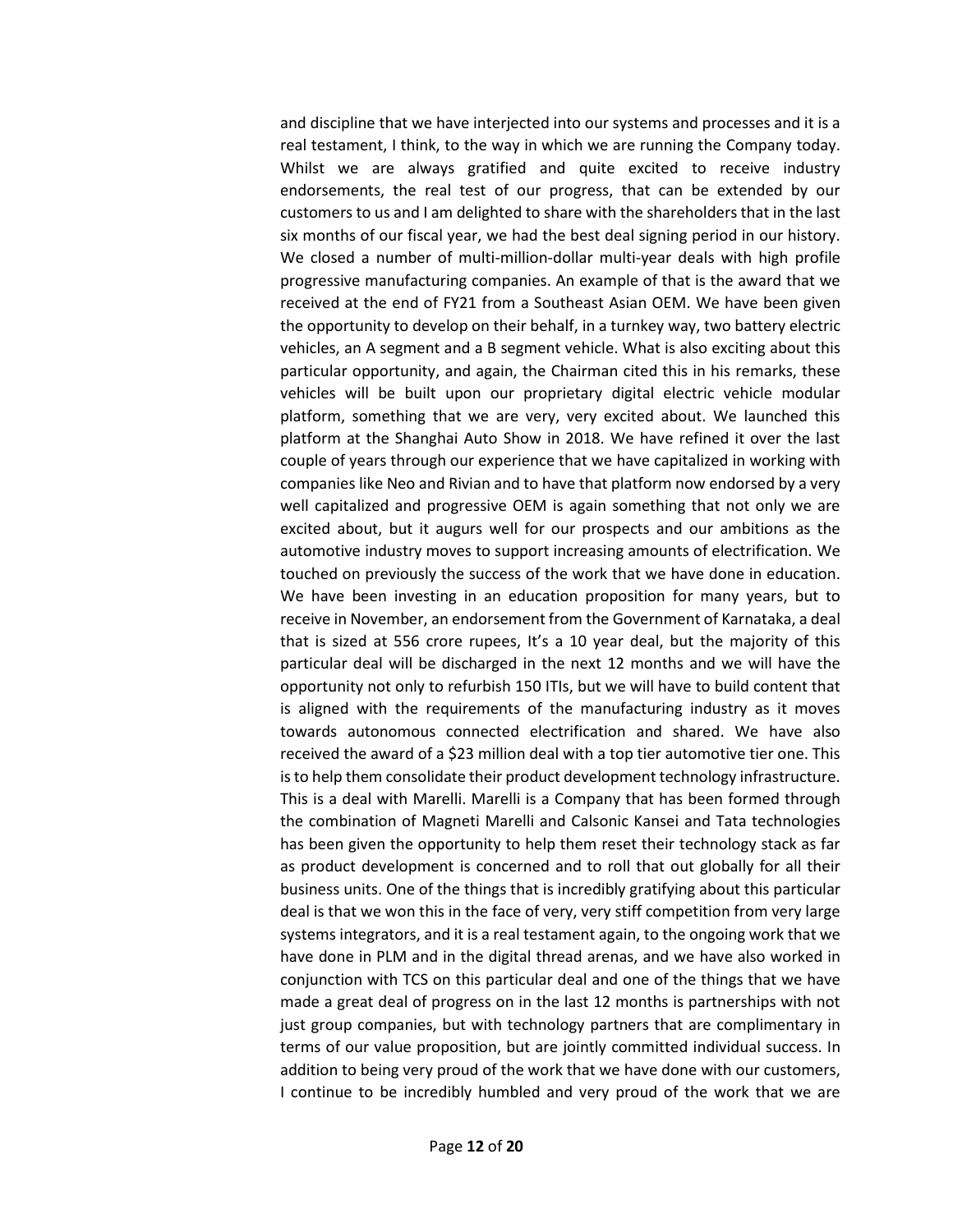undertaking to give back to the communities in which we live and work. As the Chairman referenced in his comments, we have focused our efforts over the last 12 months, despite the constraints that have been imposed by COVID in a number of different areas, we continue to promote STEM education and in India that initiative has now touched almost 350,000 students and more than 3,000 teachers. Our flagship Ready Engineer program is now supporting over 2,500 students as they transition from their final year engineering studies into the workplace and we have a partnership with Lila Poonawalla Foundation in Maharashtra, whereby we are sponsoring 70 women from underprivileged families who study technology and engineering and then in conjunction with Tata Motors and with Tata Sons, we have engaged the support of many of our employees to provide support for those families that have been directly or indirectly affected by the global pandemic and once again, I am incredibly proud of the values that underpin our organization and the ongoing commitment of our employees, not just in India, but around the world. Let me conclude by just sharing about our priorities going forward. The work that we have done over the last 12 months, the investments that we made in new platforms and lines of service, the order book that we are taking into the new fiscal year, provides an opportunity for Tata Technologies to realize a breakout year in fiscal 22. But in order for us to be able to achieve that, we are going to have to undertake a commitment to a number of things. The first is ambition, we are going to have to think big and we are also going to have to interject an extraordinary level of discipline and rigor in terms of how we manage our operations and we are also going to need to be very focused upon our strategy. From a strategy perspective, we will continue to be committed to our seven pillar strategy that we rolled out several years ago, we are committed to being 'Outside-In' in terms of how we align with our customers and we have undertaken a reorganization in the last 12 months to affect that. From a business development perspective, that we will be focused upon two things, as far as our existing clients are concerned that we will be focusing the top 40 relationships, that we have the privilege of being able to manage. From a hunting perspective, we will be targeting the top R&D spenders that give us the opportunity and the potential to sustain and scale our contribution to their business. We are committed to incubating capabilities in geographies like Germany and China and so we will be investing in building a scalable presence in those types of regions. We will continue to be open to tuck in acquisitions where they provide an opportunity for us to accelerate customer relationships or capabilities. We are going to be very thoughtful about what we do in that area where opportunities make sense, we will take a look at those. We need to continue to earn the right to grow and so we will and we are very focused upon driving operational efficiency into our business and through the margins that we improve, leveraging that to make further investments in the value proposition that we represent. And as I referenced before, we are committed to building capabilities through partnerships, but we're also standing up a Technical University as the Chairman referenced this year, to ensure that we invest in the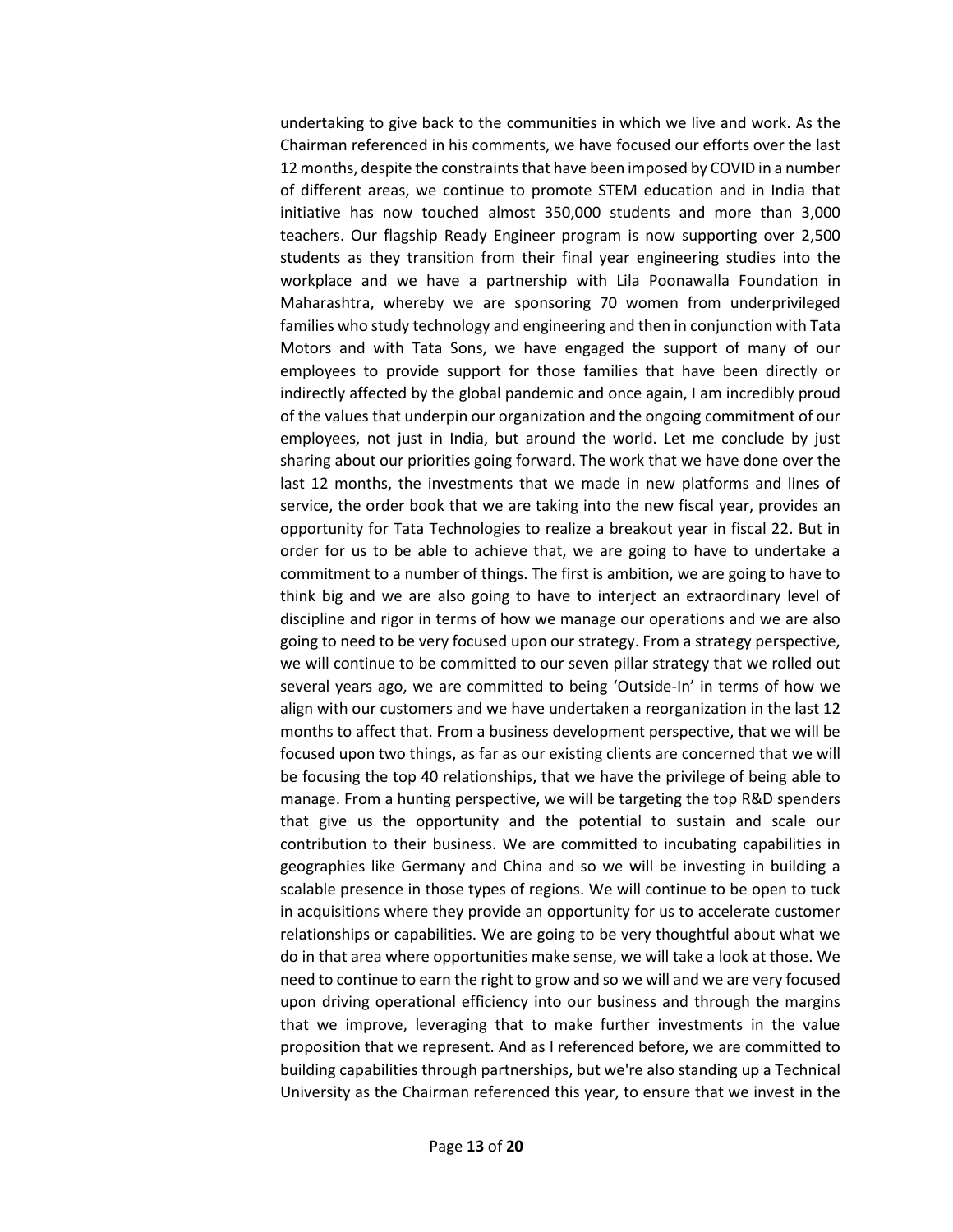type of skills that our industry will need going forward. In addition to those seven pillars that we are going to be focused upon three major themes. As I referenced before, we believe the automotive industry in the next three to five years represents significant opportunity and we are going to look to consolidate our position as the number one engineering service provider in that space. At the same time, we are looking to diversify into adjacent sectors and verticals and we have set up a dedicated organization to ensure that we have a laser sharp focus on new verticals like medical equipment and high tech. In addition to that, we are looking to continue to package and invest in products, lines of service and platforms. We have had a great deal of success with iGETIT and more recently with eVMP and we will be looking to make more and more investments in proprietary capabilities that will see our organization transition from a headcount based services organization to much more of a solutions organization that will have the potential to accelerate our customers who value. As I have positioned several times in the presentation, we have the opportunity in FY22, this to be a breakout year for your Company and we have the best order book that we have ever had, we have a great deal of momentum that we are taking in to next year. We are part of an industry that will need to continue to invest in order to stay meaningful and relevant and we have found our strategy and refined our focus that we are in some very difficult times. We have an exceptional value proposition that is predicated upon experience in cross customer proximity in geographies like Europe, North America and China. We have complemented that with the capacity, the flexibility and the cost base that we are continuing to build in Eastern Europe and in India. We have been very grateful to the shareholders for the patience that you have demonstrated, as we have been preparing your organization for the future. We very much look forward over the next 12 months repaying that patience. Thank you.

- S. Ramadorai: Thank you, Warren. I now request the Company Secretary to explain the sequence of meeting and process of voting on the resolutions in the meeting.
- Vikrant Gandhe: Thank you, Chairman Sir. The Companies Act 2013 provides for electronic voting. Accordingly, the Company has provided its members the facility to cast their vote through remote E voting system administered by NSDL. Facility for voting at the meeting is also provided for members present here and who have not voted yet. Members may please go to the voting page of NSDL E voting website and cast their vote. Mr. Jayavant Bhave Practicing Company Secretary has been appointed a scrutinizer to scrutinize the votes cast at the meeting and through remote voting. Since the AGM is being held through video conference or other audio visual means and the resolutions mentioned in the Notice convening this AGM have been already put to vote through remote E voting, there will be no proposing and seconding of resolutions. Thank you.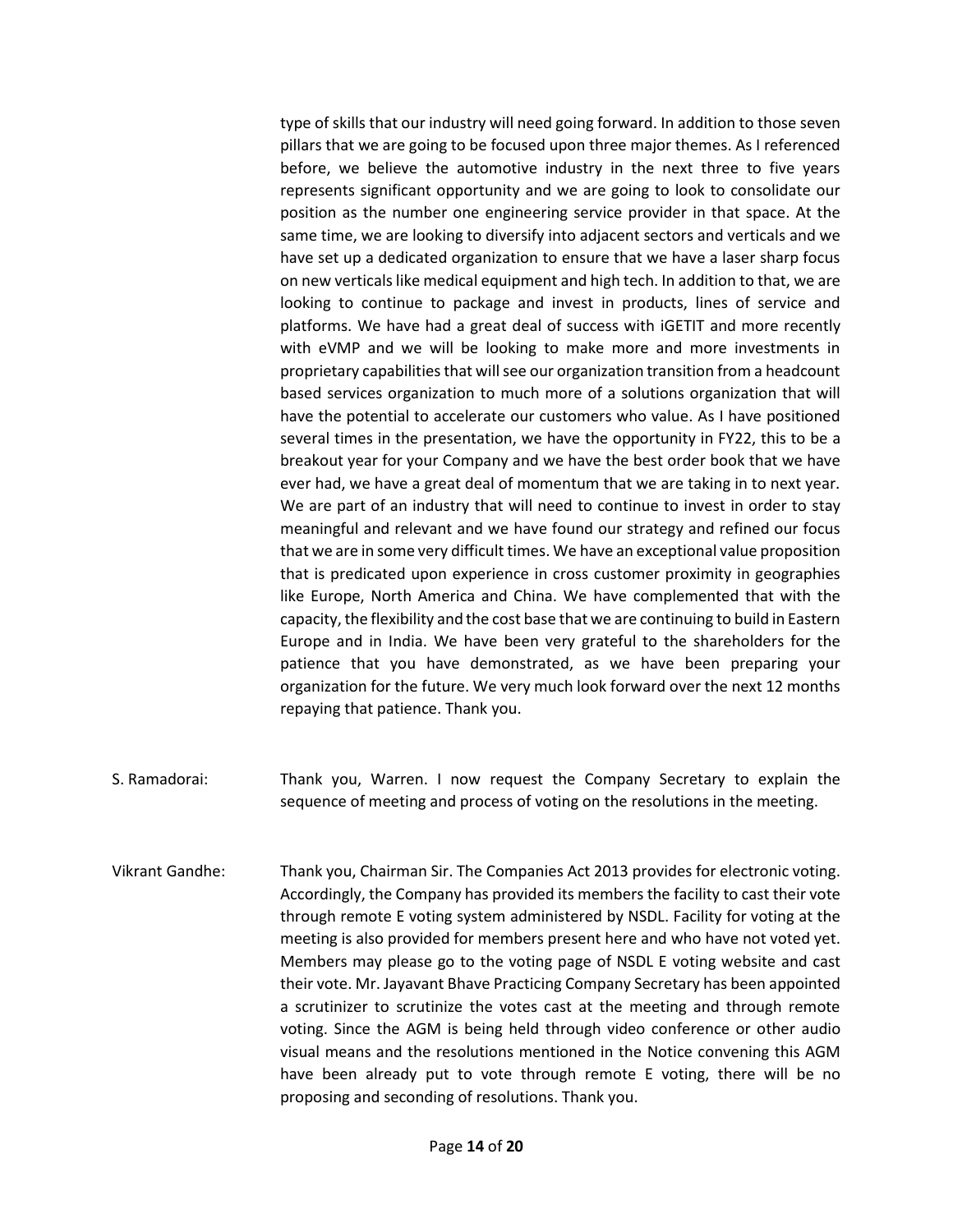- S. Ramadorai: Thank you, Vikrant. I now call and request, Mr. Naveen Bothra, who has registered himself to speak at the meeting.
- Vikrant Gandhe: Go ahead Mr. Bothra.
- Naveen Bothra: Very good afternoon to respected Chairman, Mr. Ramadorai Sir, our MD and CEO, Mr. Warren Harris and all the other distinguished Board members and management team of Tata Technologies. Myself, Naveen Bothra from Delhi, attending the AGM through video conference for the second year in row. As Chairman said alluded we hope to meet you next year physically, as earlier so that we can have some one-on-one interactions and all these things. It is great pleasure to be shareholder of Tata Technologies. I am holding Tata Technology shares for the last six to seven years and regularly attending and interacting with the management and Mr. Warren Harris. I have also interacted with you all. So we greatly appreciate the CSR activities of our Company as well as the Tata Group during the last couple of years, pandemic and all these things, Tata Group at somehow with all the COVID related and Tata Technologies also have helped the society and its employees during the COVID which is quite appreciable. We also congratulate the management team for the awards and accolades and the Zinnov Zones Leadership Awards, which we have achieved during the year. I already said my observation and points which I would like to briefly talk about. We are talking about our diversification strategy, Mr. Harris has also covered in his presentation especially I will request the Chairman Sir to enlighten us on the special emphasis on our openings in medical equipment because in the medical equipment segment we were earlier not present, so what are the opportunities and possibilities we can achieve in the coming three to five years in medical equipment segment. In the education space, we have talked about, on the page 22 of the Annual Report, we have talked about the MOU with the Karnataka government for upgrading their ITI all these and investment of 4,600 crore over a period of 10 years, but in the public platforms as well as in the our social media platforms, we are not able to know, what is the business model and how we are going to proceed with all these things, because subsequent to that Karnataka Government order we have already also got engaged with the Bihar Government in the similar fashion for upgrading their IITs and all these things. So, we would like to know the exact business model, how it is going to be, asset light or asset heavy business model. And, it will be recurring in the services and solutions space, will it be a recurring revenue stream for the Company on the base of our platforms through subscription and licensing revenues? So, it will be quite helpful if Chairman Sir can enlighten us on all the edges of this business model. Apart from the IIT space, are we thinking of monetizing our IPs in the education space, in the direct to consumer space also, like in the pandemic times, education has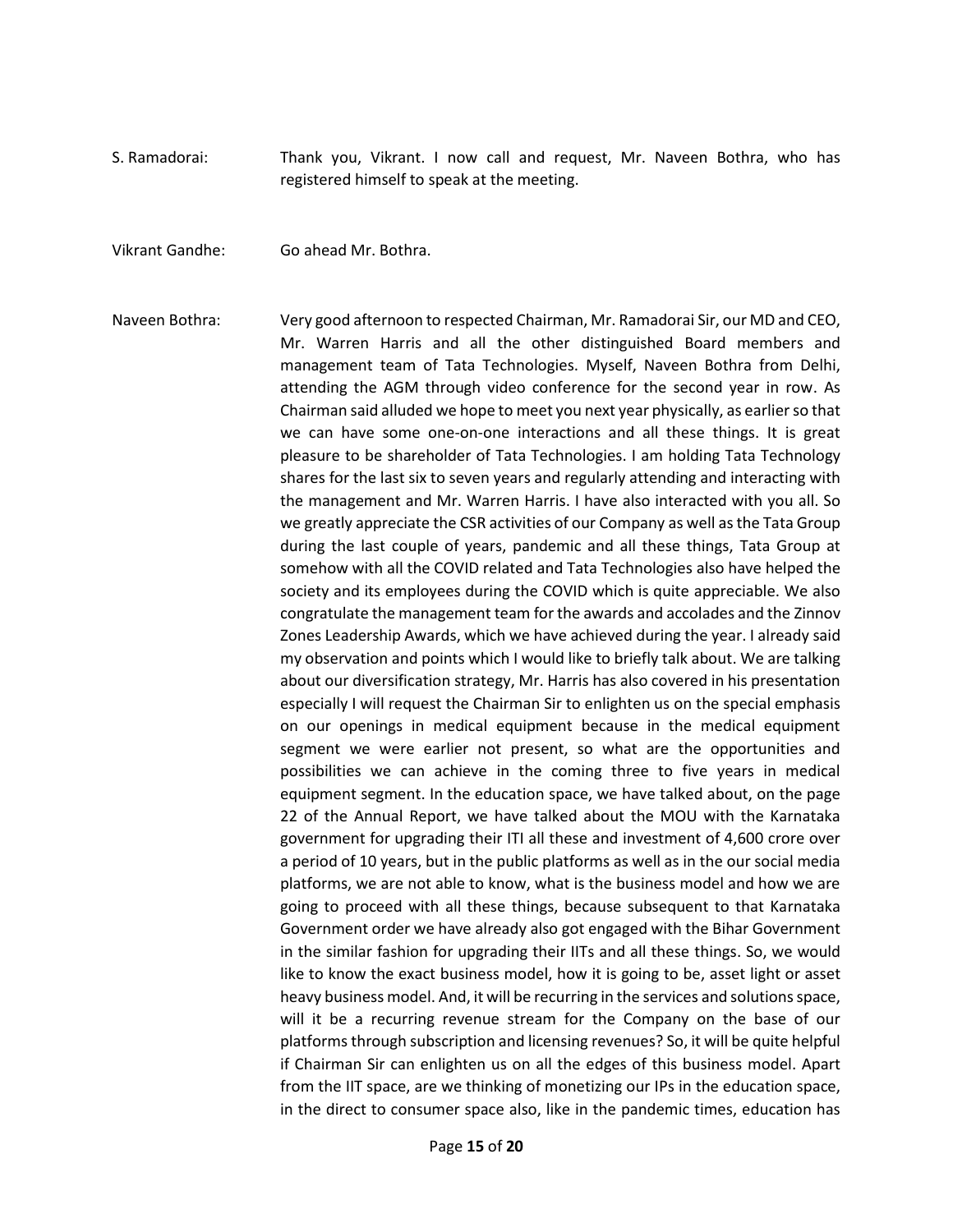almost become virtual like everything else and it is going to be a hybrid model going ahead. So, education space can be a very exciting space for our Company and also reduce our dependence on automotive and aerospace space, because when we see our results, our peak revenues were around 3,000 crores and profits were around 350 crores, so on the back of all these things, how we are going to manage these 4,600 crore investments and that is alone for the Karnataka Government ITI, Bihar Government is also there. So, your view is really quite helpful, Sir.

Smart manufacturing industry, Mr. Warren Harris has already spoken about, a lot about platforms and products are there. Are we planning to monetize the platforms directly to business-to-business or in the future, we can also think about because all the last two years platforms as a business has grown significantly and as Mr. Harris hastalked aboutthat we want to be an organization from headcount based to solution based, so your enlightenment on the platforms, business, prospects going ahead. Are we also planning to go ahead in the direct to consumer space also on our various around 15-20 platforms we are having? As regards data sheet, I have already mailed to the Company Secretary Sir and would request to the extent possible if he can share the data, 3 to 4 data comparable for last year, I have requested. So, he can share it in the mail to save the time and one more thing in all the discussions in the last one year, two years during the pandemic, all the IT leaders are talking about the acceleration of the digital solutions, which in their opinion are 5 to 10 years of transformation is going to happen in 1 to 3 years' time, so how you know because your views will matter a great, you being industry leader, we will like to hear from you what is going to be the overall scenario in this decade because 5G is also being implemented across the world and gaining the scale. So how do you see the technology space as a whole and what opportunities our Company will have to transform to a great, much greater heights. And one thing just an observation. Last year, we had seven Directors and now, we are having five Directors and there is no female Director in our Board of Directors, I think Board must be thinking about the female Directors joining the Board, so just an observation. As regards from the minority investors point of view as well as the employees investors are also there through ESOPs, so how the Board is proposing. Are there any discussion with our promoters Tata Motors for some value unlocking? We will request your considered opinion Sir. As regards to dividend distribution, we have not declared any dividend. We can understand all the uncertainties and all these things, we will just like to hear your views for this year and going ahead, what will be our dividend distribution policy in view of our accelerated investments in platforms as well as integrating of IT in the education space also. So, what will be our dividend distribution policy as a whole going ahead? Because net cash flow from operations was despite profit being only 250 crores was more than 1,000 crores, so are we planning any inorganic acquisitions and keeping the reserves for all these growth opportunities, your views will be greatly appreciated. I already voted in support of all the resolutions and propose a vote of thanks to the Board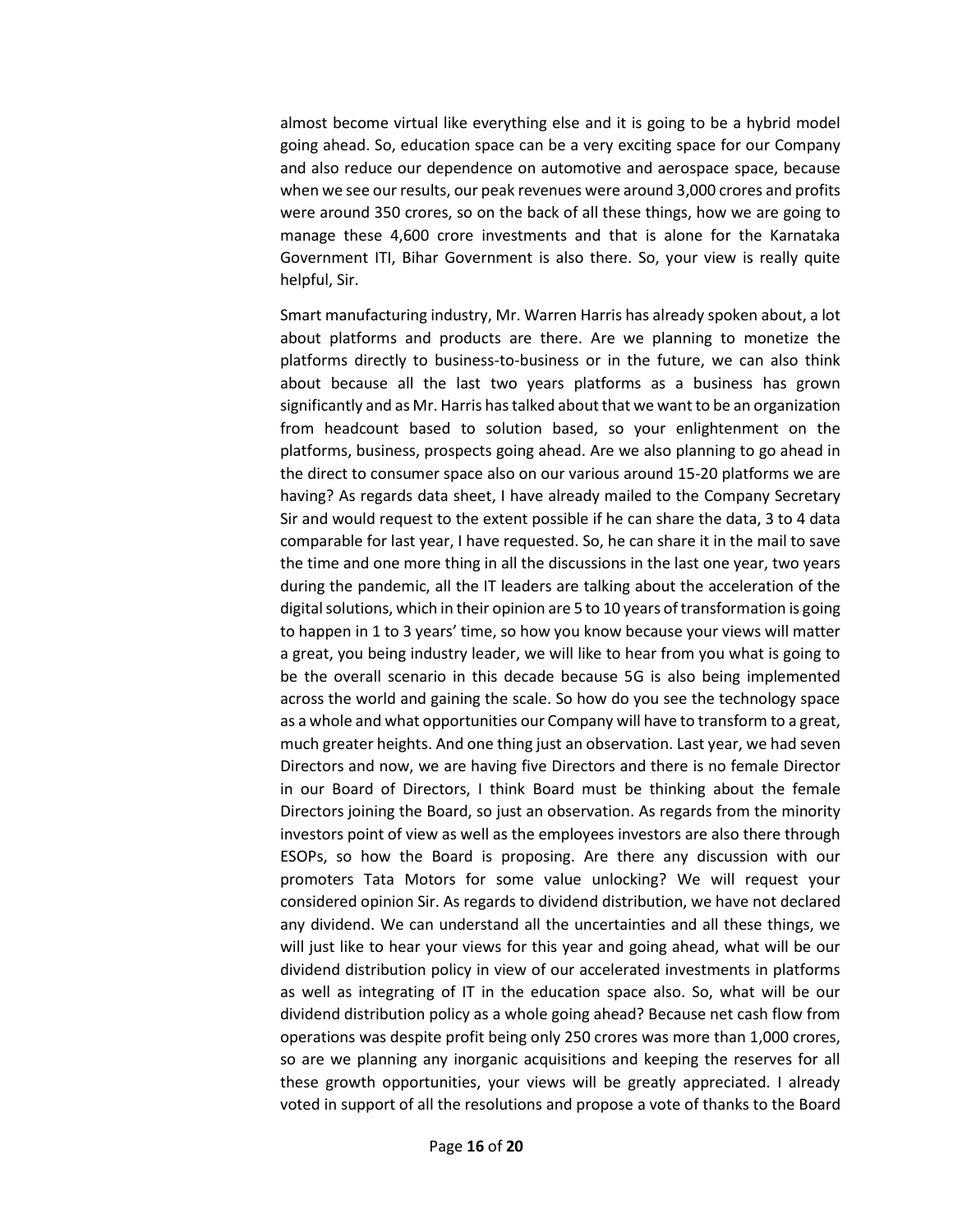and thanks to the Company Secretary and management team for providing me the opportunity and having the opportunity to interact with all of you. Thank you. Thank you very much. Wish Tata Technologies a bright future ahead. Thank you Sir. Thank you very much.

S. Ramadorai: Thank you, Mr. Naveen Bothra. One, to being a shareholder for the last six to seven years and also participating in the AGM of the Company and meeting with the various officials. Your comment on the CSR activities - we very much appreciate and they were excellent and we thank you for the same. Also, you are congratulating the leadership is a very, very welcome and a motivation for the entire team. You raised under four topics. The question one was the diversification strategy, second was on data sheet, third was on the vision 2030 growth and aspirations, and the next one was on investors and the dividend distribution policy and changes, if any. I think diversification has been articulated both in my speech as well as Chairman, I mean CEO and MD, Warren's presentation very succinctly. I think this is one of the strategic themes for the year 2022. The Company has, as mentioned by Warren, completed a reorganization that transitions its business development efforts from a regional focus to a dedicated industry sector focus. The Company has also stood up Industry and Technology practice teams that will necessarily provide the thought leadership which will spearhead the sales and demand creation activities. So the focus on these are absolutely crucial for our well-being and we are making the necessary investments. In medical equipment, which you also mentioned, one is the affordable healthcare and devices and devices which operate and are useful in real time across the length and breadth of the world including India has become very necessary and the funds that will be available for public health and the medical equipment needs in collaboration with multiple people will be a way of growing our business and we have the capabilities to do so. In fact, we look to extend our footprint in the sector beyond our existing customers like Stryker. One of the ways we will do it through partnerships, we had confirmed partnerships with technology providers like PTC in the areas of digital thread and Logility in the areas of supply chain and sourcing. So, we are also investing in partnerships with the Tata Group of companies and we are leveraging the support of TCS to deliver a global product development IT solution for Marelli and have established a Tata Group Consortium, TCS and Tata Elxsi to offer an end to end engineering services value proposition. This will cover both the mechanical and the embedded domain space requirements for the same customer and that comes and that speaks on the power of this consolidation and the way we look at problems, collaborate wherever necessary, bring in the best capabilities wherever unnecessary, focus on what each Company does, so that either in isolation or separately or in partnership should become extremely a value proposition and a very rich proposition. We will leverage the support of Tata Elxsi to deliver the vehicle programs which have been awarded at Vinfast. The third one you also talked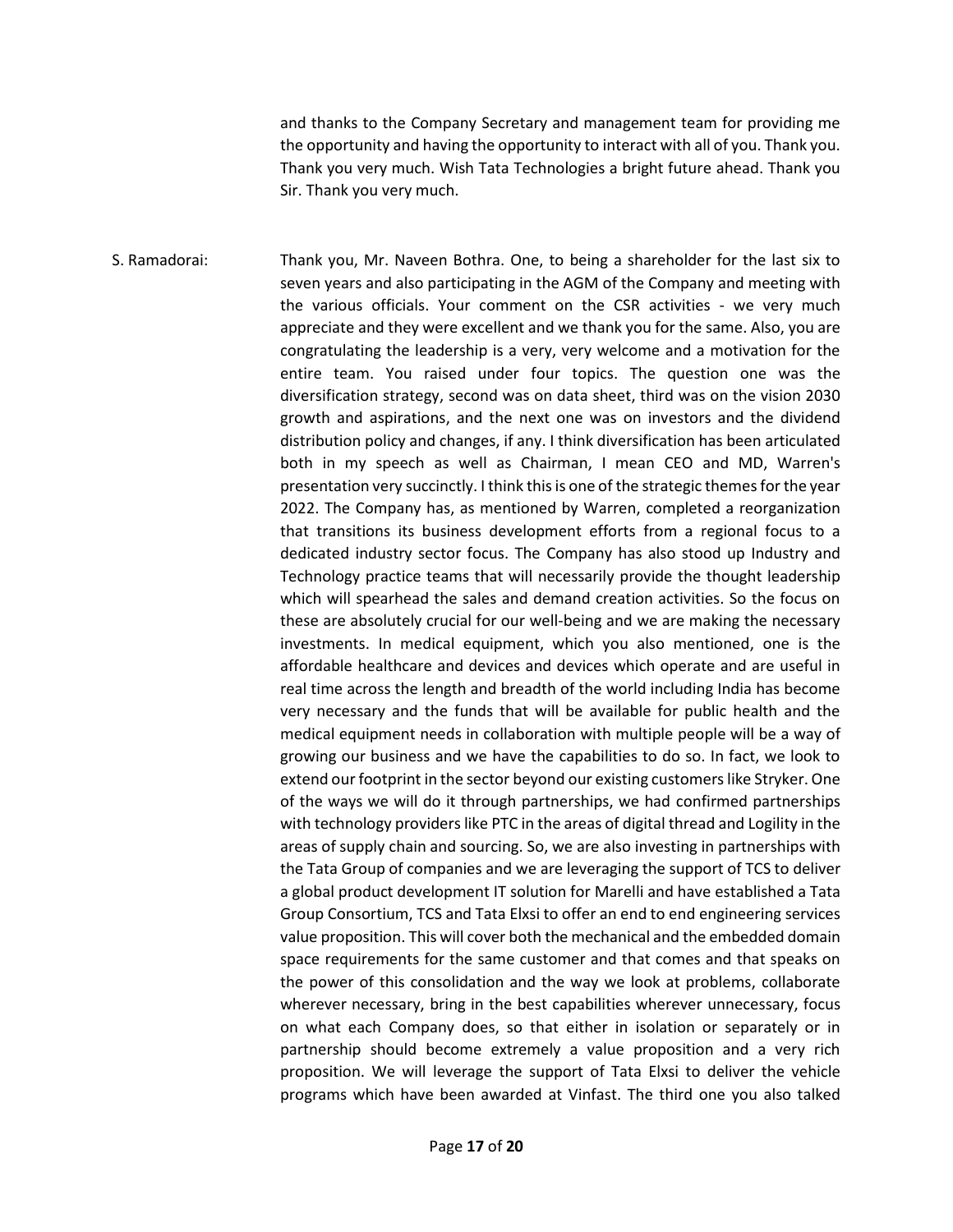about education. The ITI upgrading with Karnataka, let me start by saying it is not asset heavy, but it is asset light. Also, the financials in terms of the projections over the 10 years and what Warren spoke about wanting to do the maximum within the first year or two is going to be crucial. Third is scaling and the needs of an infrastructure like the ITIs at the core of what the government is thinking and each of the state governments are thinking that success on one namely Karnataka, will lead to success with Bihar and other state governments and we look forward to it. Now what we are using in this space is our E learning platform, which I mentioned and Warren also covered iGETIT, which is currently being used by more than 80,000 engineers globally and includes iconic brands like SpaceX, Apple and Facebook within its customer list. We have successfully leveraged this platform to build a proposition for the Indian academic market that is what is happening with the deal we have with the Government of India and we are transforming 150 ITIs through this program or project which we won. The success of iGETIT directly and as part of our package education proposition will support the investment we are planning to make in the new content for the platform as content and the platform is going to be the play and since we have worked at a leadership on that, they will bring in areas of autonomous driving, the move to electrification together with shared and connected services, this is what is we believe will position Tata Technologies to take the full advantage of the major rescaling exercise within the manufacturing industry and the mechanical products to focus upon products that are increasingly defined by software and embedded electronics. No longer automotive or aerospace are all mobility by the technology and electronics beyond mechanical components. That is the transition and that is the opportunity and that is the excitement. I think the IPs will always be the best way to use and IPs will be licensed as part of the product pricing or the value proposition itself. I think we look at all ways of monetizing whatever assets this Company has created. We are also invested and building our smart manufacturing proposition for a number of years as the industry has been moving in that direction, so digital and digitalization is going to be the core and acceleration, which you also articulated, is for everyone to see and more so, during these COVID times, now the digitalization of companies, digitalization of platforms, access to the length and breadth of the world and the content is going to be absolutely crucial and the deals which we closed with companies like Caterpillar, Stryker in the manufacturing execution system space, and Tata Motors in IOT and industry 4.0 and this will get to gain the maximum moment for the financial year 22 and beyond. And even when we did the reorganization of the Company, we also positioned very clearly for the sales and the marketing for intellectual property and how to monetize it, how to build solutions, and bring in a solution mindset in a collaborative manner. I think the value added reseller education proposition which includes packaging and promoting proprietary products, iGETIT, and the electrical vehicle modification, modular program eVMP, as we call it, is what is going to play out. I think in the year 2021, we launched a suite of platforms, which included the power of eight, which our digital customer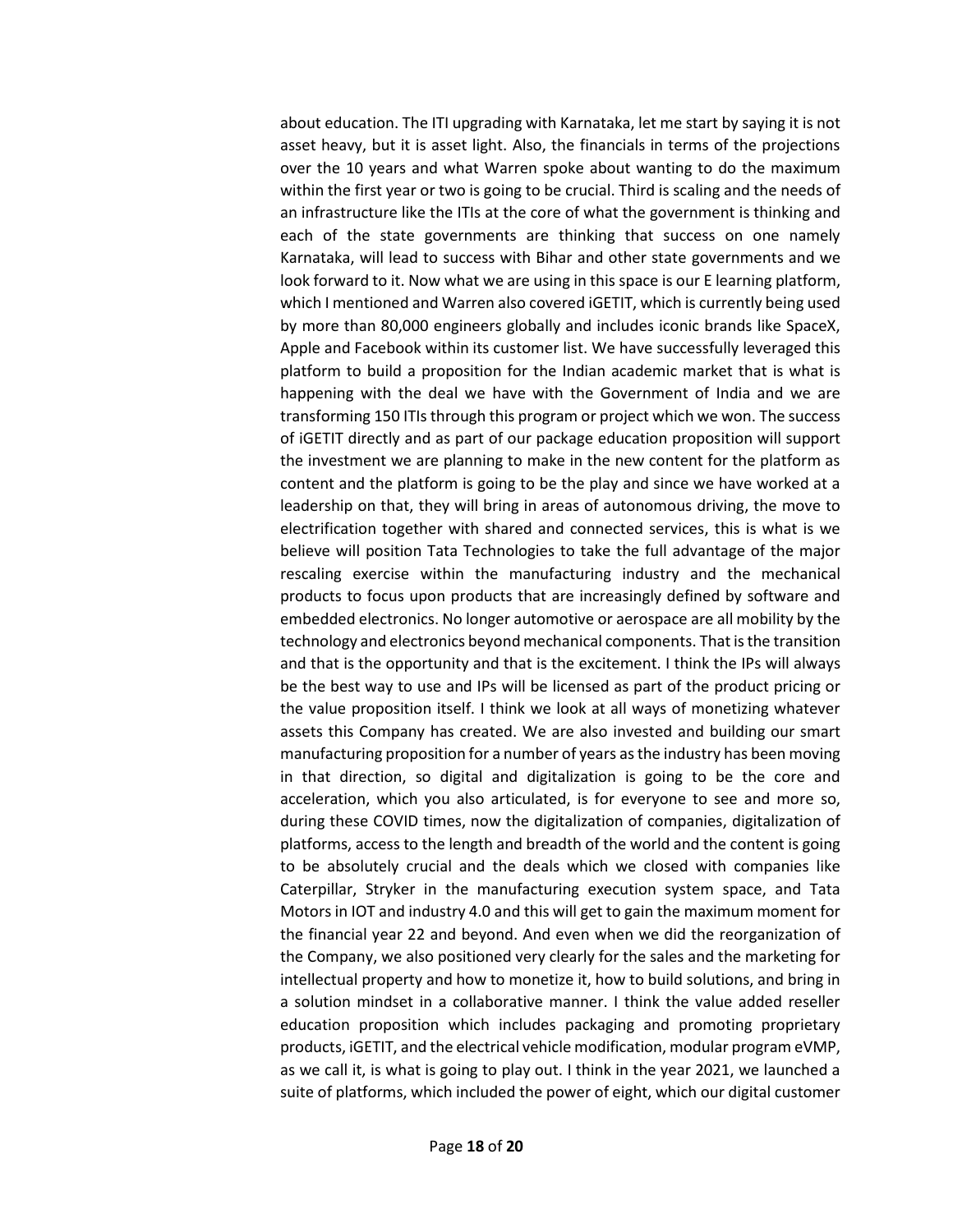experience and the data management solution, a smart manufacturing platform, our telematics and connected car platform. I think that is the reason we believe Frost and Sullivan recognized us and they gave us the Digital Company of the Year in 2020. I think the future readiness also the CEO and MD touched upon and I also mentioned that we are training our workforce, skilling our workforce, rescaling our workforce to be ready for all the things which I articulated and the CEO and MD also articulated. I think beyond the data sheet which has your point, CEO covered most of it in his presentation, such as industry wise revenue, geography wise revenues, business from offshore, etc. and the diversification focus which I just articulated, you would have noted that these parameters show year on year improvement from quarter 1 to quarter 4 and how FY22 is going to play out. I think observational data points you requested regarding employees, we had 8,623 employees in 2020 which we reduced to 7,954 in 2021. The attrition was 14.1% in 20 FY, which reduced 11.6 in FY 21, utilization levels fell from 82.4% from the previous year to 75.5% in 21 as business was significantly affected in first half, which we mentioned. The fixed price and time and material contract – fixed price contracts are 28% of our revenues in 21 compared with 32% in year FY20. I think you have been in touch with the Company Secretary, Mr. Vikrant Gandhe and for any other details, we would request you or any of the shareholders to connect with the officials of the Company, namely the Company Secretary. I think going forward the vision of growth and aspirations and vision 2030, the acceleration of digital, which I just articulated. We are positioned with the investments we are making, skills, capabilities and offerings with the move to within the manufacturing sector, autonomous connected electrification and shared. We will build products and IP that will accelerate the path on value creation to the customers, customers at the center of everything we do, such as smart manufacturing, digitally enabled sourcing, and contactless sales. Scale of our education technology proposition where investment and investment I want to repeat is an industry leading E learning content, not in infrastructure, but in E learning content. He talked about the investors and the Board has continuous care for minority as well as the majority shareholders when Tata Motors has stated their intent to consider divestment opportunities in TTL as part of their deleveraging strategy, there is currently no specific discussions with the Company on this matter. However, as mentioned in our shareholders' agreement that has been agreed by Tata Motors and Tata Capital, with the Company to provide a calibrated exit for willing shareholders including the minority shareholders through the buyback of shares spread over time period of four years, to the extent permissible under the Companies Act 2013. Tata Motors will not be participating in the buyback. These provisions have already been incorporated in the amended Articles of Association, which were approved by all the shareholders in the year January 2021. Essentially, this will provide opportunity to minority shareholders to monetize their investment. The Company will continue to focus on delivering shareholder value through growth and efficiency in operations. In line with the strategy outlined in my speech, as well as the CEOs